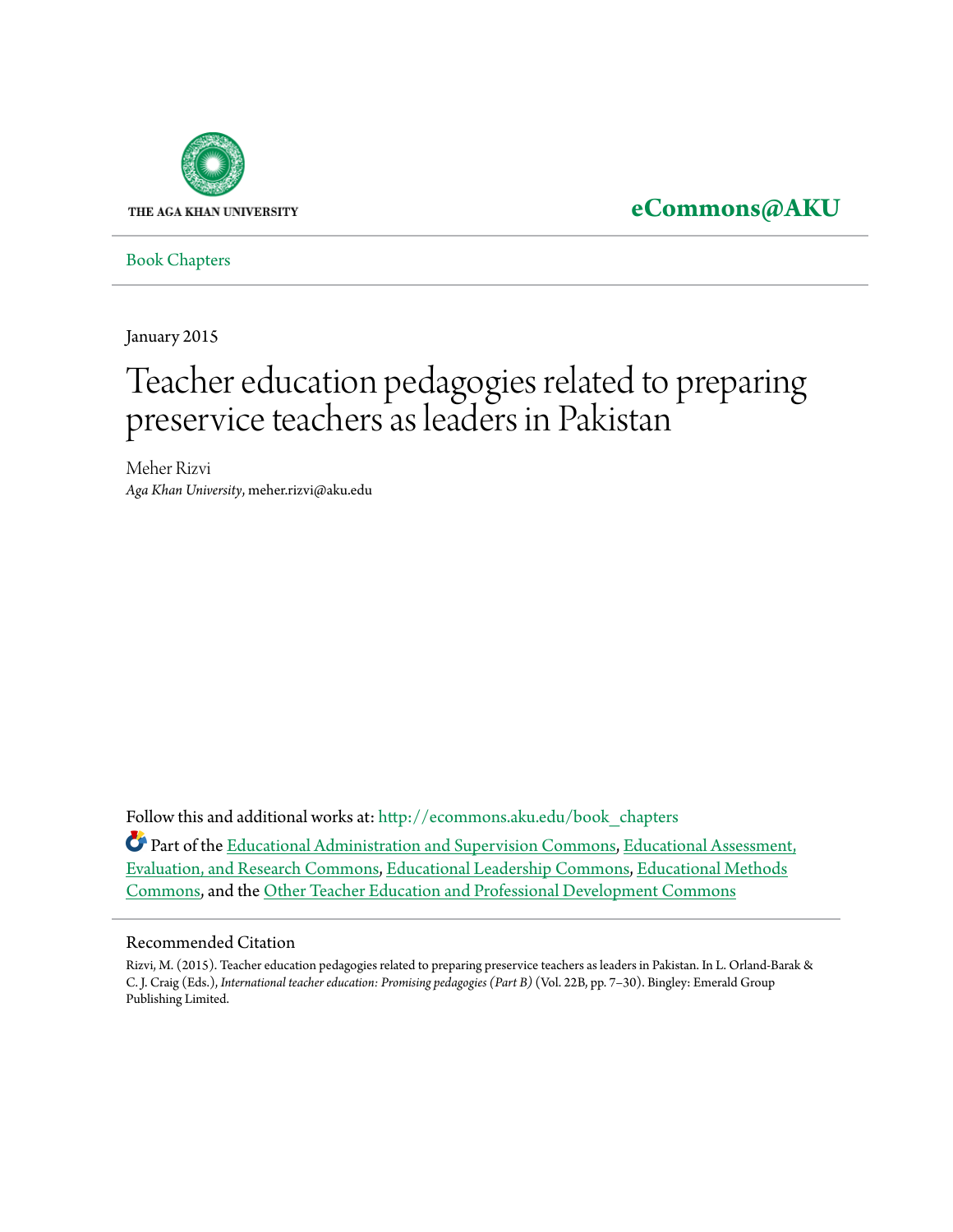## TEACHER EDUCATION PEDAGOGIES RELATED TO PREPARING PRESERVICE TEACHERS AS LEADERSIN PAKISTAN

## **Meher Rizvi**

#### ABSTRACT

An analysis of traditional authoritarian preservice teacher development approaches in Pakistan demonstrates that they develop teachers as technicians who carbon copy the same authoritarian training model in their classrooms. The more contemporary approaches to teacher education with leadership development focus are mostly limited to in-service teacher education programs. The key dilemma with in-service education is that once the teachers have received higher qualification they tend to move out of the classrooms to assume management positions. What Pakistan requires is classroom teacher leaders who have the capacity to initiate and sustain school improvement. I propose the pedagogy of trans- formation, which is based on the principles of participation and emancipation suited to develop preservice teachers as active professionals who have the capacity to influence and drive improvements in their own learning and in the learning of the children. The transformation pedagogy encompasses five specific instructional strategies for nurturing teachers' leadership skills in the current preservice teacher preparation program in Pakistan. These are: encourage active involvement and delegation of authority among preservice teachers, engage preservice teachers in critical analysis and meta-cognitive tasks, building collaborative teams and professional networks among preservice teachers, providing preservice teachers with experience of working with reallife teacher leaders, and develop preservice teachers' moral and ethical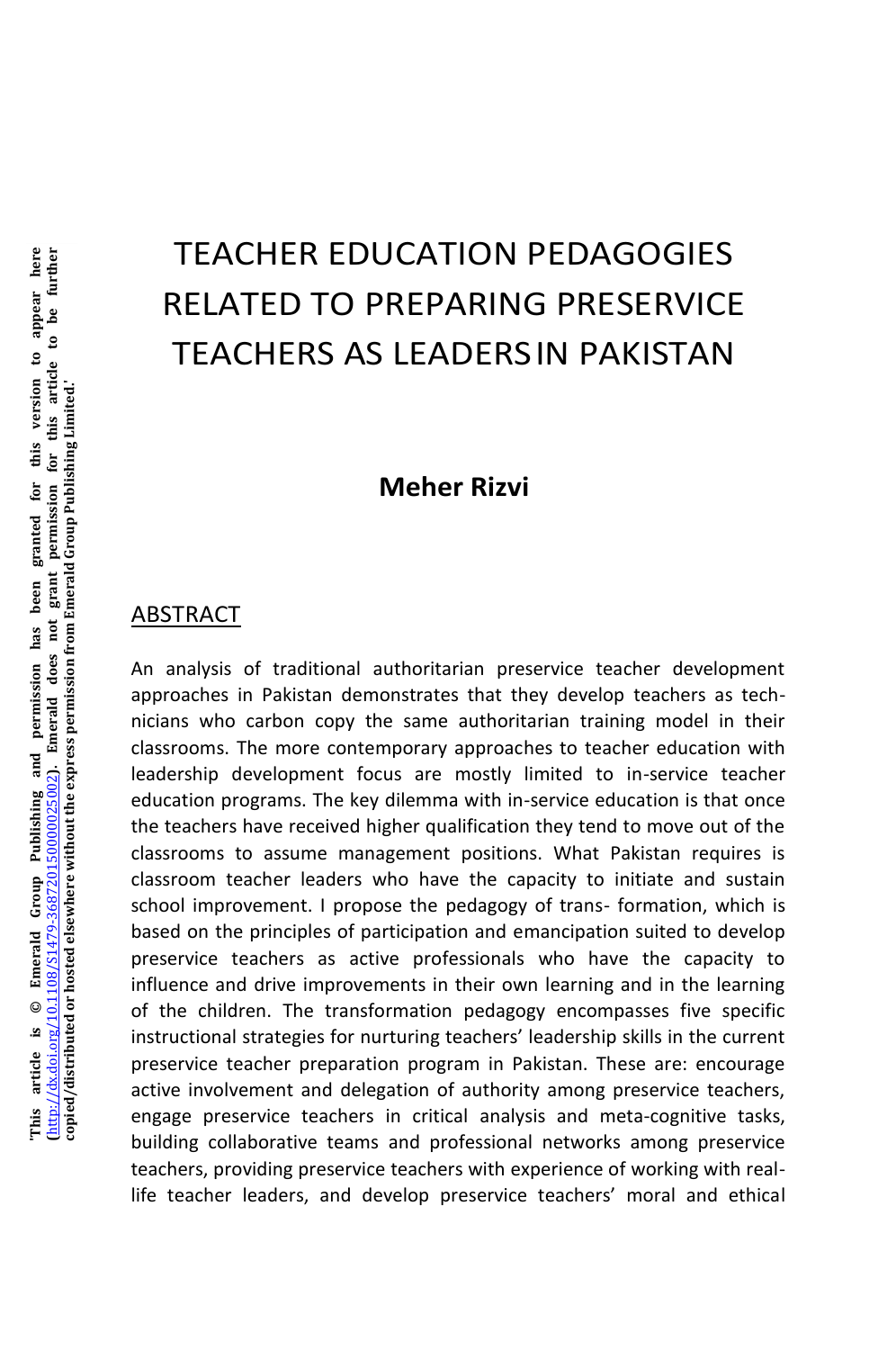reasoning. I bring the discussion to a closure in the form of a framework which encompasses key elements of the proposed pedagogy. The framework can be adopted or adapted to give due considerations to the complexities of the contexts where it is being implemented.

Keywords: Teacher education; teacher leaders; preservice teacher preparation; pedagogy of transformation; Pakistan

#### INTRODUCTION

The objective of education is the development of a self reliant individual, capable of analytical and original thinking, a responsible member of his/her community and, in the present era, a global citizen. (MoE, 2009)

The development of students, as envisioned by the Ministry of Education (MoE) in Pakistan, requires committed efforts from teacher leaders who have the capacity to undertake an active role in initiating and institutionalizing appropriate teaching and learning processes. Traditionally, it was the creation of administrative positions such as heads of departments or academic positions such as subject coordinators in many schools in Pakistan (Shamim, 2006) which necessitated the development of the concept of teacher leadership. Theoretically, understanding the teacher leadership concept has grown beyond the confinement of acquiring administrative positions to empowering classroom teachers to take a more active role in school improvement (Lambert, 2003; York-Barr & Duke, 2004). However, on a practical level, the development and exercise of teacher leadership agency has yet to gain full momentum in the Pakistani context.

In a country where teaching is still the last choice of an occupation for a person of ambition and where teachers are generally reported to be neither committed nor motivated to teach (MoE, 1998, 2009), the development of teacher leaders who can transform life in school for students to become self-reliant individuals capable of analytical and original thinking may seem like a daunting task, but it is certainly not unachievable. In fact, some teacher development programs have been effective in developing teachers' capacity to undertake leadership roles even in Pakistan's difficult context.

In this chapter, I focus on a contextually relevant and significant teacher education pedagogy related to preparing preservice teachers as leaders in Pakistan. The pedagogy has been distilled from the analysis of teacher edu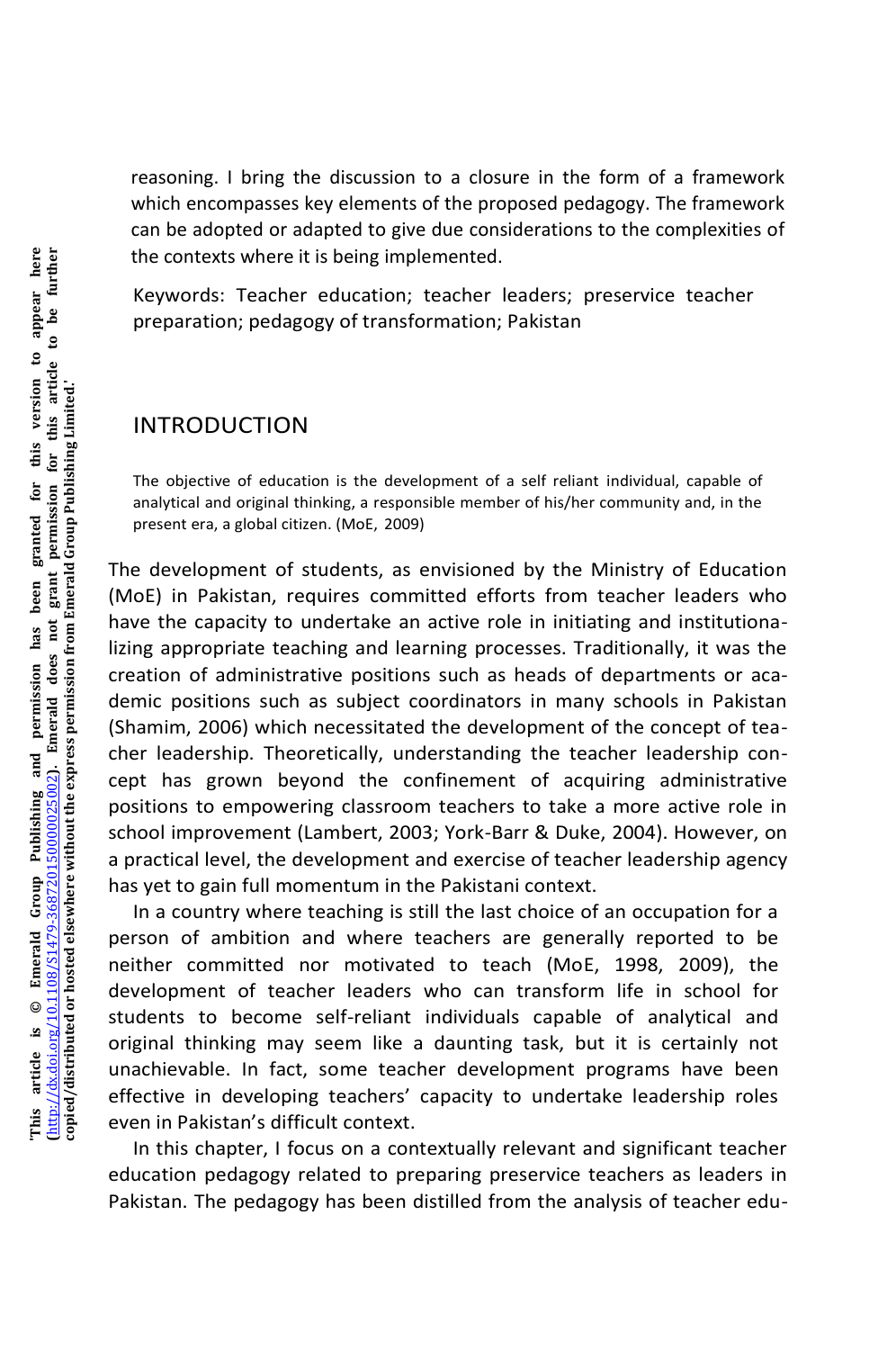cation programs which have been effective in developing teachers as leaders in the Pakistani context. Though embedded in the Pakistani context, it would be quite possible to transfer the proposed pedagogy to other similar contexts. In order to explicate the importance of the proposed pedagogy, background information about Pakistan's education system and the traditional approaches to teacher education are presented. This is followed by a discussion of contemporary approaches to teacher education. When required, support from the literature is also provided. I bring the discussion to a close with a framework which encompasses key elements of the pro- posed pedagogy. The framework can be adopted or adapted to give due considerations to the complexities of other international contexts in which it is being enacted.

## EDUCATIONAL BACKGROUND AND THE TRADITIONAL APPROACHES TO TEACHER EDUCATION

The creation of Pakistan on the 14th of August 1947 signified for many people freedom from oppression and ignorance. People did not realize at the time that the old line of oppressors, from whom they had secured freedom at the cost of losing many precious lives, would be quickly replaced by newly liberated influential oppressors. As has been the practice in many developing nations (Freire, 1993), the new oppressors in Pakistan also used a system of education to maintain ignorance and lethargy among the masses.

Classrooms were dominated by "all knowing" and "all controlling" teachers who were very successful in producing obedient clerks who could function in the manner suited to the ruling elites. This hegemony was most apparent in the public school systems<sup>1</sup> which were owned and administered by the state. Meanwhile, the private school systems were of varying quality and depicted a relatively different picture with principals, teachers, students, and community taking their schools rather seriously.

The transmission mode of pedagogy in the public school system, generally characterized as rote learning and memorization of facts to be regurgitated on internal school exams, was an obvious reflection on the quality of teacher education. The newly found nation's political leaders demonstrated a keen interest in shifting the emphasis of education from colonialadministrative objectives to a professional and technical bias suiting a non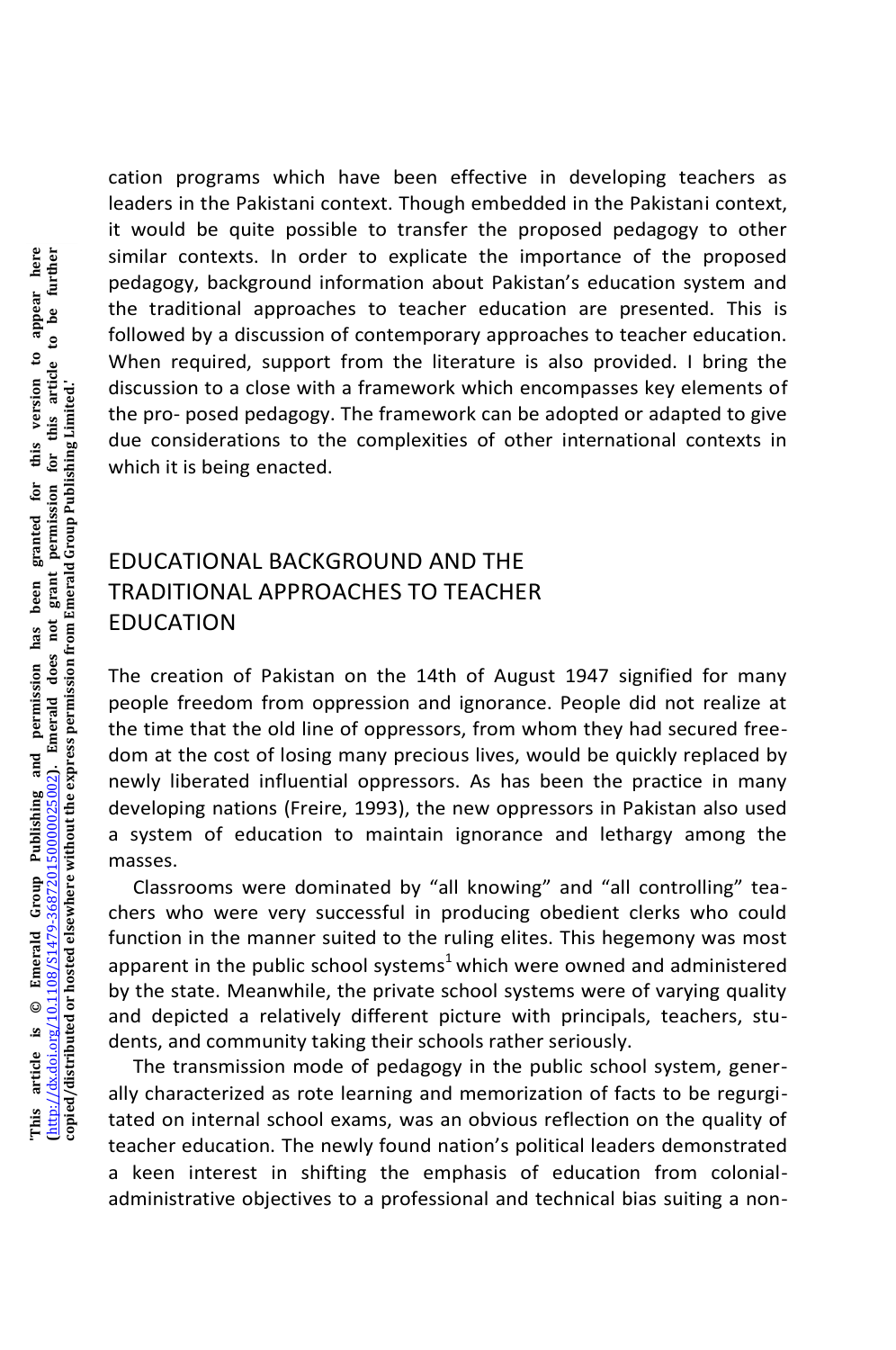dependent, progressive economy (Hoodbhoy, 1998). As a result, a number of educational reform initiatives were implemented under the various policy directives and plans. Nearly, all the plans emphasized the importance of quality education and reiterated the improvement in teaching standards as one way of improving quality. Yet, improvement in terms of teacher preparation programs was only minimal.

It becomes clear from the close analysis of the educational reform initiatives implemented in the first 40 years of Pakistan's independence (from 1947 to approximately 1990) that their implementation followed the same trajectory of dominance that was used to govern the education system. In the late sixties, the MoE (1959) in Pakistan presented to the people a report of the Commission on National Education which, according to some experts, was one of the most comprehensive policy documents. The com- mission recommended a complete reorganization of the country's educational system — its structure, curriculum, teacher education methods, and examination in a systematic and planned fashion. However, efforts to introduce systematic planning into education were largely unsuccessful. Their main weaknesses were the authoritarian approaches and the lack of commitment on the part of public opinion (Hayes, 1987). While the emphasis in the education policies, which followed the commission's report, was on enhancing greater teacher participation at various levels, the successive governments continued to use the same authoritarian approach to implement policy ideals.

Traditionally, teacher development in Pakistan has followed two key pathways:

- 1. Preservice teacher education and
- 2. In-service teacher education.

During this period, the preservice pathway, with its heavy reliance on teacher education as training under government control, continued to be lamented for its poor quality and for its incapacity to develop teachers as professionals who had the capacity to initiate and sustain improvements at the school level (Hasan Aly, 2007; MoE, Policy and Planning Wing, GoP, 2009; Pre-STEP, Pakistan/USAID, 2010). All the public sector teachers were by law required to undertake preservice training<sup>2</sup> offered by the state. This authoritarian approach to teacher preparation had little to no impact on the quality of instruction in the public schools, which by now were termed "Failing Schools" in some quarters (Hoodbhoy, 1998, p. 5). Private school systems,<sup>3</sup> during this period, continued to grow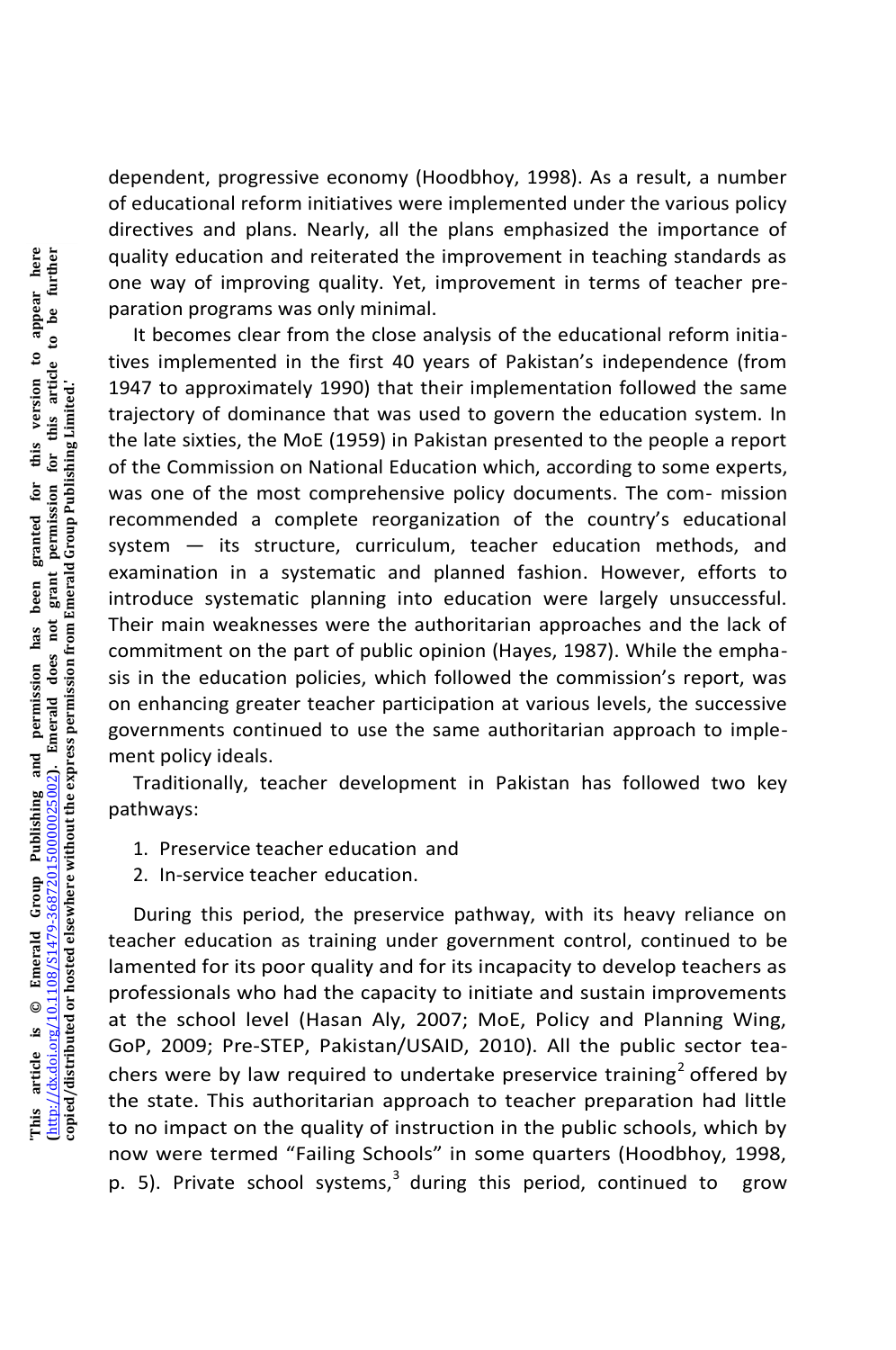stronger. Since most of the private schools had their own system of inhouse teacher development, they did not require teachers to obtain any formal preservice training. In fact, it was growing dissatisfaction with preservice teacher education that led to a number of institutions offering inservice teacher education.

#### TOWARD THE CONTEMPORARY APPROACHES TO TEACHER EDUCATION

The latter half of the 20th century saw the emergence of several private teacher education institutions in Pakistan. These institutions offered different teacher education programs of relatively higher quality. Some of them offered teacher education programs which could meet international standards. One of the big achievements during this period was the promotion of public-private partnerships to achieve quality education targets. Initiatives to address the implementation gaps and to enhance the implementation capacity of the education sector were undertaken through the direct involvement of the donors, the federal and the provincial governments, and the non-government organizations in the opening, management, and maintenance of educational instructions at all levels (Mahmood, Zahid, & Muhammad, 1999). Such initiatives lessened the government's authoritarian control and promoted greater participation from the stake- holders at the different levels of educational reforms planning, implementation, and institutionalization.

Unfortunately, the approach undertaken to promote greater participation from stakeholders remained quite authoritative. Educational reformers and the donors became the new authoritative figures. Teacher development plans were prepared by the experts, and implementation strategies were also decided by the experts. Trainings were mostly conducted in places away from the schools.

The focus in most of these teacher education initiatives was on the development of teachers' pedagogical skills, pedagogical content knowledge, and knowledge of subject matters. However, heavy investment in developing teachers' competencies did not bear fruitful results. Research (Rizvi, 2003; Rizvi & Elliott, 2007) has illustrated that top-down authoritarian approaches to teacher education left teachers bewildered, unmotivated and doubtful of their own capabilities to successfully improve teaching and learning processes. As a result, the schools, particularly the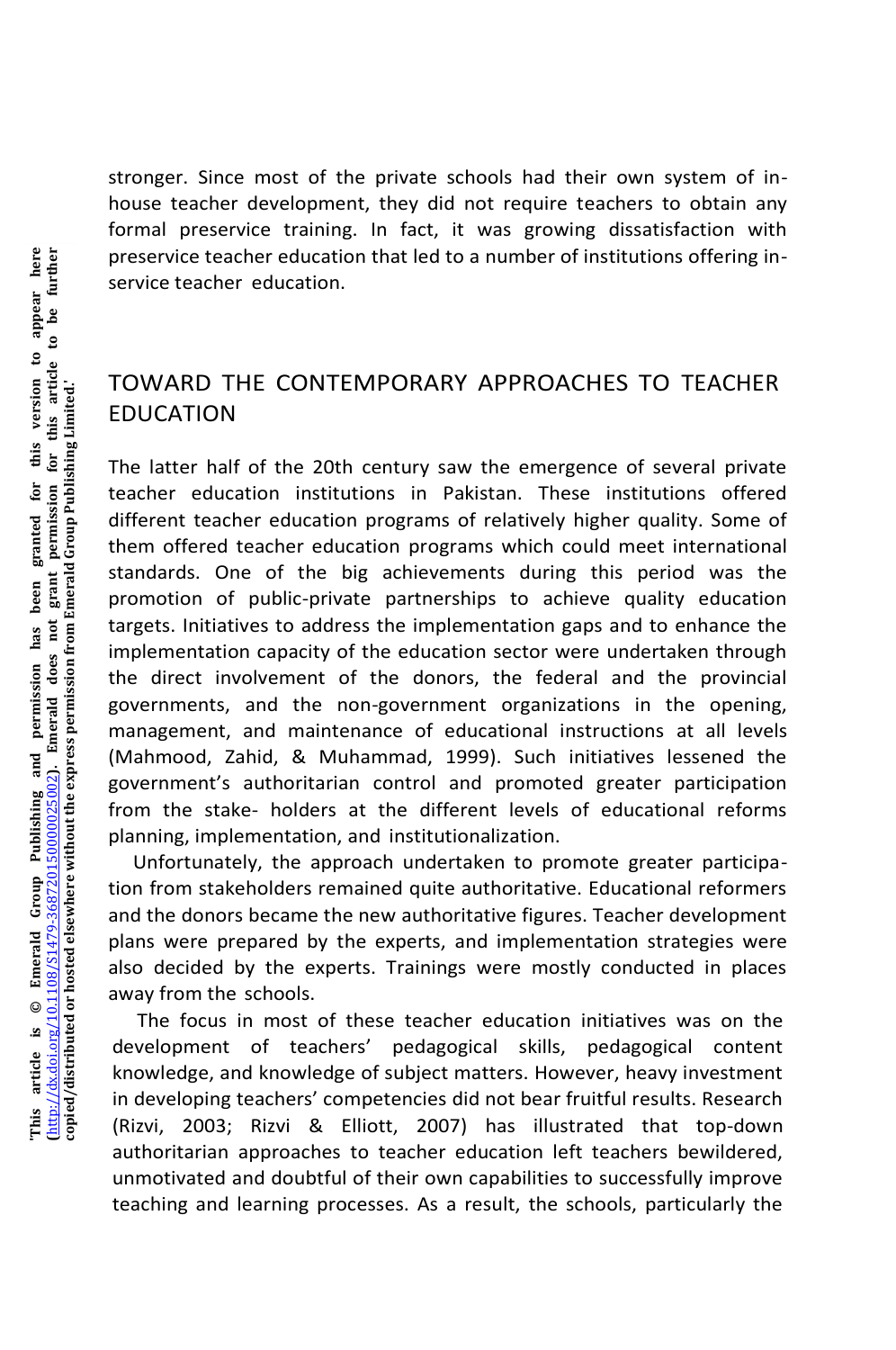public schools, continued to be criticized for outdated curriculum, substandard textbooks, teaching methods based on rote learning, and poor organization (ICG, 2004; Mustafa, 2004).

According to the most recent National Education Census (NEC), there are 189 teacher training institutions in the country. Table 1 gives the sectorwise (public/private) distribution of teacher training institutions, enrollment of teacher training institutions, and the total number of teaching faculty of the institutions.

In addition, there are a number of teacher training resource centers and teacher education institutions in the country offering degree awarding graduate and post-graduate level programs of varying quality, continuous professional development programs and donor-supported government educational projects. There is also a growing realization that the training imparted in the various teacher education programs needs to be geared toward developing teachers as leaders or change agents who have the capacity to successfully lead students into the 21st century. I will be specifically referring to these initiatives when I discuss teacher education pedagogy related to preparing preservice teachers as leaders. Almost all of these pro- grams have targeted in-service teachers with experience for leadership training. Nevertheless, they offer important lessons for preparing preservice teachers as leaders in Pakistan.

|  |  | Table 1. Sector-Wise Distribution of the Teacher Training Institutes. |
|--|--|-----------------------------------------------------------------------|
|  |  |                                                                       |

| Sector  | <b>Teacher Training Institutes</b> | Enrollment          | <b>Teaching Faculty</b> |
|---------|------------------------------------|---------------------|-------------------------|
| Public  | 152 (80%)                          | 0.687 million (99%) | 3,372 (92%)             |
| Private | 37 (20%)                           | 0.004 million (1%)  | 279 (8%)                |

*Source*: **MoE, AEPAM (2013).**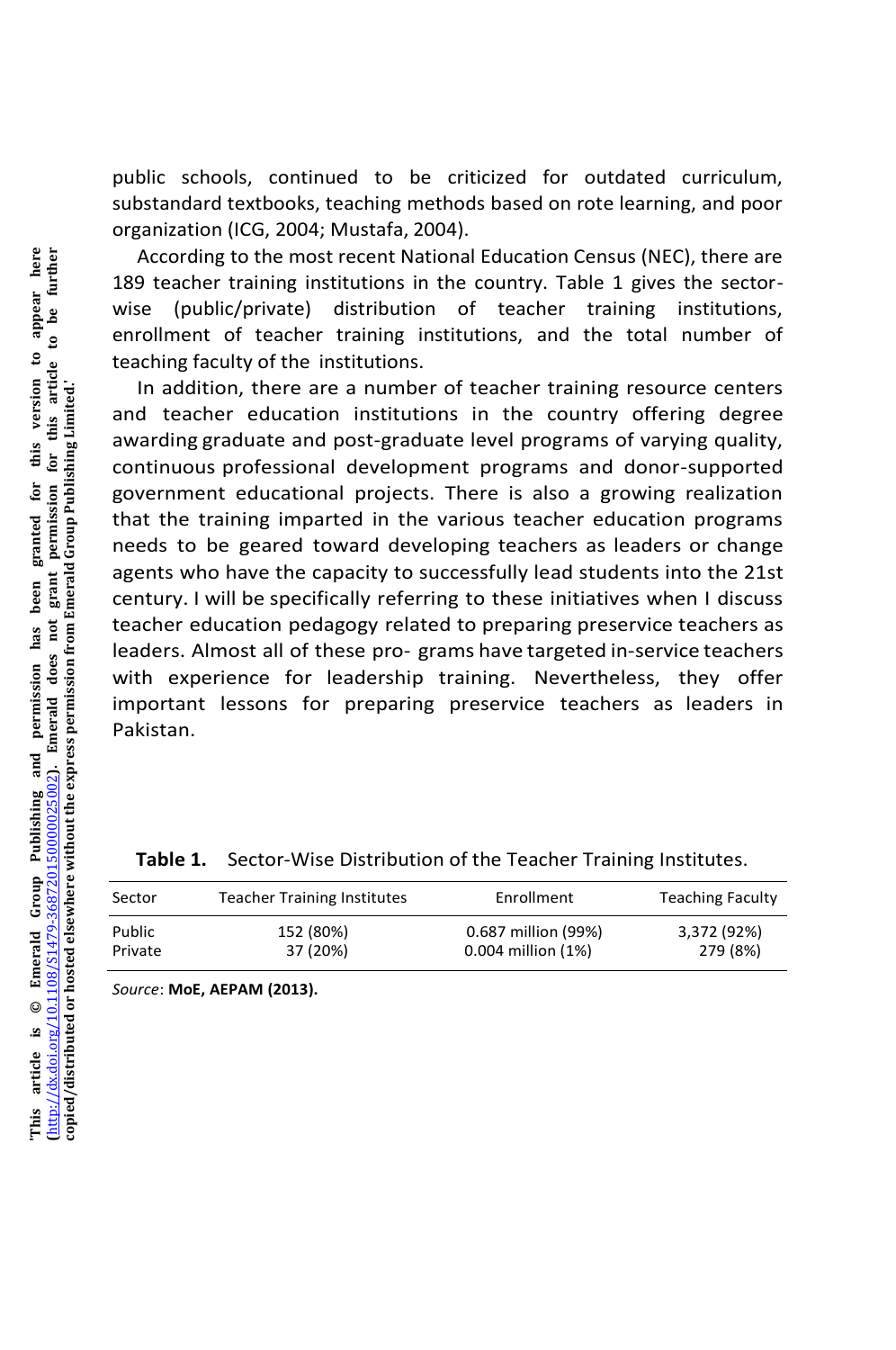#### LEADERSHIP DEVELOPMENT IN PRESERVICE TEACHER EDUCATION PROGRAM

In April 2009, the Preservice Teacher Education Program (Pre-STEP) $<sup>4</sup>$ </sup> National Steering Committee directed the establishment of a national task force of eminent educators from different areas of Pakistan to undertake an analytical study of the prevailing patterns, policies, and programs of preservice preparation of teachers and to recommend viable courses and programs based on the National Professional Standards for Teachers (MoE/GoP, 2009). A rationalization study was conducted in response to this quest. The study recommended a complete overhaul of preservice teacher education by replacing the traditional certificate and degree programs which were characterized by outdated pedagogies, inadequate teaching of subject matter, lack of critical thinking, and creative teaching skills with a more advanced four-year BEd (Hons.) elementary and a two-year Associate Degree in Education (ADE) (Pre-STEP/USAID, 2010).

In 2012, the Higher Education Commission (HEC)<sup>5</sup> revised the curriculum for the BEd (Hons.) elementary and ADE. In line with the standards of other professional degrees such as medicine, engineering or law, the four-year BEd (Hons.) degree intends to develop teachers as professionals who require comprehensive content knowledge and intensive professional training (HEC, 2012). In clinical models of developing teachers as professionals, emphasis is placed on the development of teachers' knowledge regarding educational issues, professional pedagogy, and subject-matter knowledge, as well as to gain adequate insight into the ground-level realities of school and classrooms through supervised field experiences/ internships in schools. There are also opportunities for prospective teachers to be involved in teaching practice, administrative tasks, and small action research projects during their internship.

The curriculum of education for BEd (Hons.) and ADE is a comprehensive document comprising course descriptions, course outcomes, learning and teaching approaches, course outlines, and topics which are required to be completed in each course. There is a shift from the traditional paper/ pencil test to writing reflective journals, classroom observations, student interviews, teaching and designing a lesson. Teaching and learning approaches for most of the courses include techniques such as group work, role play, debates, presentations, discussions, peer learning, reflection, inquiry teaching, etc.

A review of the scheme of studies/courses offered in the revised preservice teacher education BEd (Hons.) and ADE program illustrate that there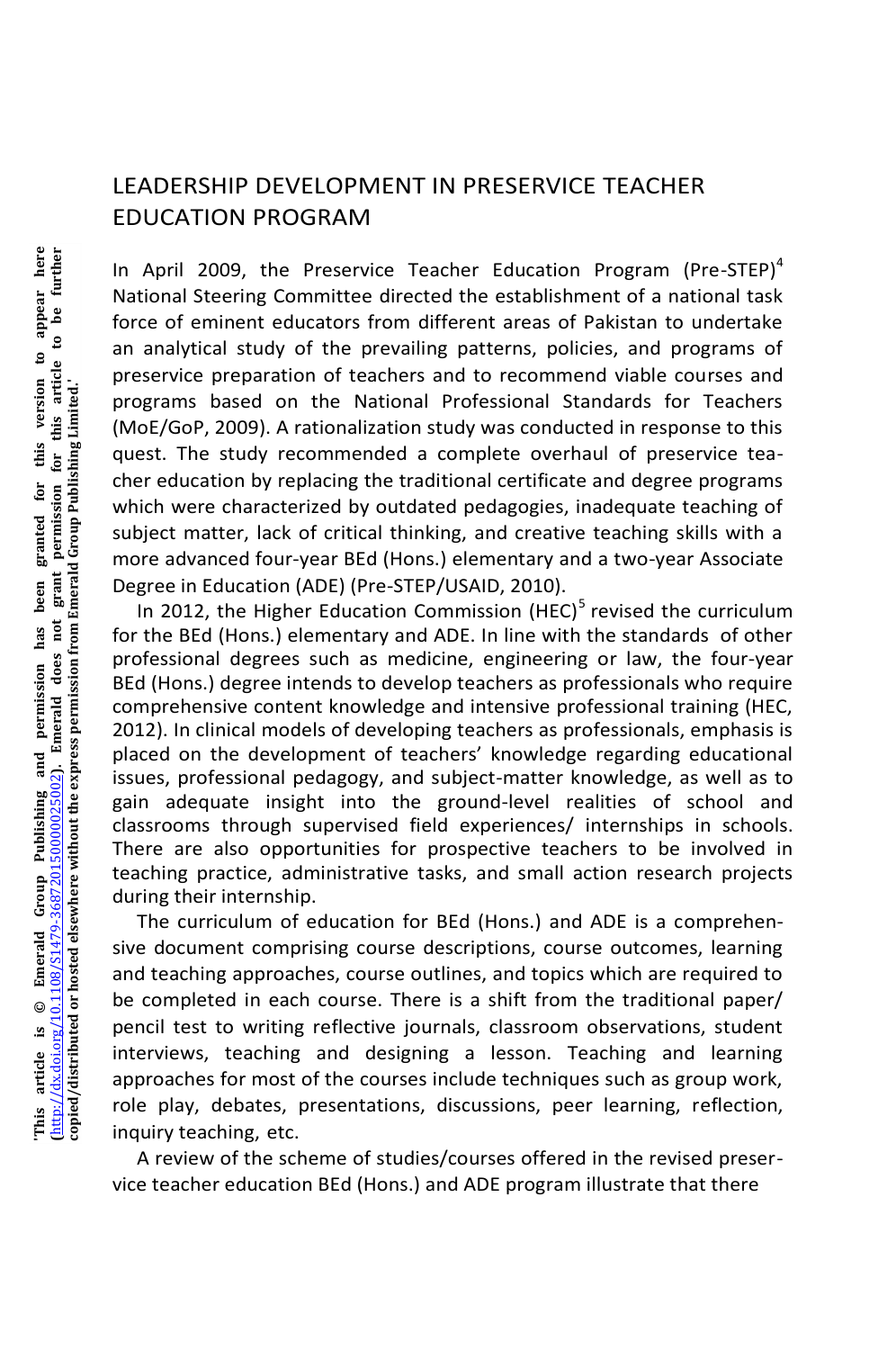are no courses on educational leadership or teacher leadership. There seems to be more emphasis on educational administration and management functions in the scheme of studies than on developing leadership capacities. Nevertheless, the blend of content and pedagogical courses, the sensibly conceived teacher practicum and the five Cs principles of collaboration, classroom-based, constructivism, contextual, and creativity on which curriculum development is based, appear to suggest that the revised teacher curriculum of preservice teacher education can offer opportunities to prospective teachers to emerge as educational leaders. Since the revised pre- service teacher education curriculum is still in the implementation stage in the teacher education colleges of Pakistan, it is too early to see its effects at the teacher or classroom level. A number of questions come to mind at this stage: What sort of leadership training do preservice teachers need, and, more importantly, should the development of teacher leadership be left to chance or should it be a purposeful activity?

## THE LEADERSHIP PREPARATION THAT PRESERVICE TEACHERS NEED AND TEACHER EDUCATIONPEDAGOGY RELATEDTOPREPARING PRESERVICETEACHERSAS LEADERS

From the analysis of traditional approaches of teacher education in Pakistan, it is clear that the authoritarian training model of teacher education developed teachers as technicians who carbon copied the same authoritarian training model in their classrooms. As a result, the targets of quality education for all could not be achieved. The more contemporary approaches to teacher education are mostly limited to in-service teacher education programs. The key dilemma with in-service education is that once the teachers have received higher qualification (with the leadership specialization in particular) they tend to move out of the classrooms to assume management positions such as school principals or heads of the departments. What Pakistan requires is classroom teacher leaders who have the capacity to initiate and sustain school improvement.

The clinical model of developing teachers as professionals proposed in the new preservice teacher education curriculum in Pakistan will be rendered ineffective unless teacher leadership agency is developed. Pakistan's educational history abounds in detailed and comprehensive documents and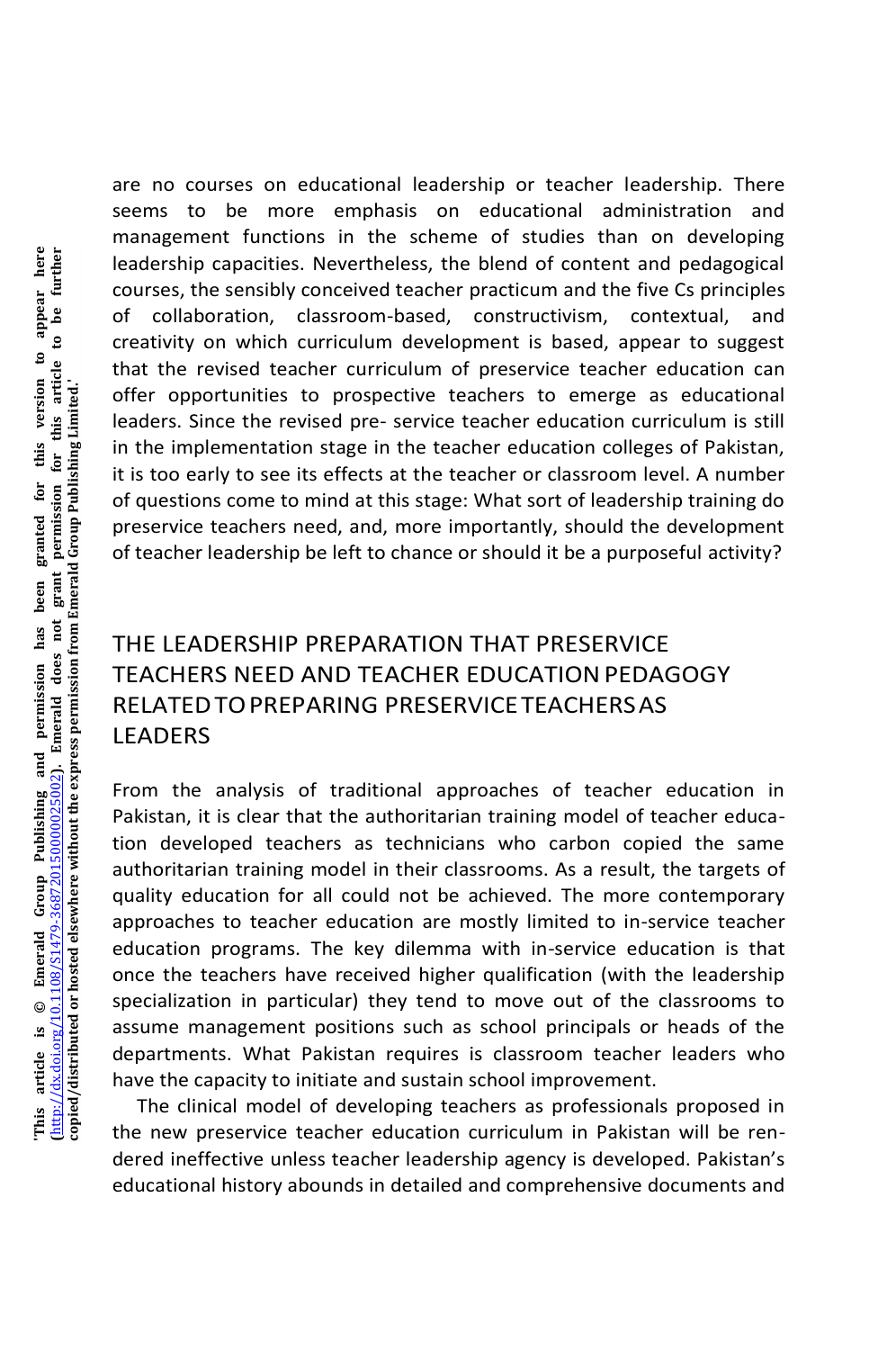idealistic reform initiatives which were created with a lot of enthusiasm and fervor, but which did not bear the results that they intended to produce. In order for teachers to fulfill the expectations outlined in the National Professional Standards for teachers in Pakistan (MoE/GoP, 2009) teachers will have to be taught the skills of planning, decision making, and taking effective initiatives, which are the key leadership functions. Without teachers' full participation and leadership, any effort to reform education will be doomed to failure. Real change cannot be mandated, even by wellintentioned policymakers (Craig & Ross, 2008; Lieberman & Miller, 1999).

The question of what sort of leadership training preservice teachers require can best be inferred from these words:

Teacher leaders serve as mentors and encourage their peers; they influence policies in their schools; they assist in improving instructional practices; and they help develop the leadership capacity and improve retention of other teachers (Katzenmeyer & Moller, 2001). As these teacher leaders work to help others develop skills and practices, they frequently hone their own teaching skills and improve their classroom performance (Ovando, 1994 cited in Thornton, 2010). The ultimate benefit is improved practice and increased student performance for all (Katzenmeyer & Moller, 2001). Higher student achievement, even as defined by traditional measures, increases in schools with strong teacher leaders (Lambert, 2003). Teacher leadership allows excellent teachers to impact their colleagues and the students in their classrooms, and this serves as an incentive for them to remain in the classroom. (Thornton, 2010, p. 36)

There is sufficient evidence which suggests that schools demonstrate improvement when they are led by teachers who are competent and confident and who believe that they can make change happen. A study conducted with 181 teachers from six primary schools in the Maldives illustrated a positive significant relationship between teacher leadership and school effectiveness (Ngang, Abdulla, & Mey, 2010). Furthermore, sparse studies have investigated the concept of teacher leadership in the Pakistani context (Shamim, 2006; Mohammad, 2009; Rizvi, 2003; Rizvi & Elliott, 2005). In short, there is practically no research which has specifically explored various pedagogies related to preparing preservice teachers as leaders.

Given the importance of teacher leadership, it would not be wise to leave development of teacher leadership to chance. Purposeful formal training is required to develop teachers as leaders. One common way of preparing pre- service teachers as leaders is to add courses in teacher leadership in the existing curriculum. However, modification to existing curriculum is often not possible as it requires policy level formalities. An alternative solution would be to add teacher leadership training into the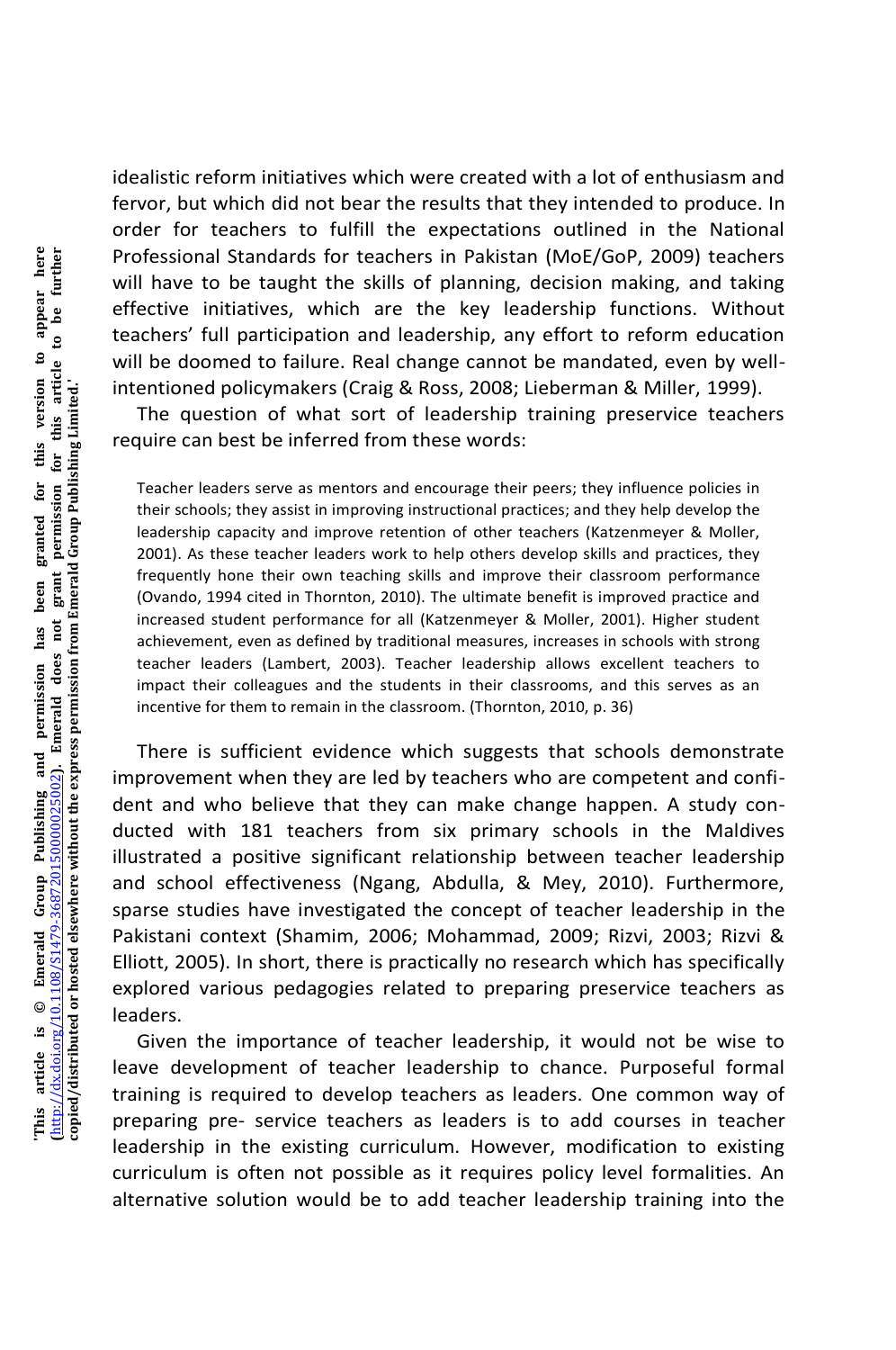existing courses with the help of specific instructional strategies.

A review of the relevant teacher development programs<sup>6</sup> in Pakistan illustrated that teacher leadership skills in these programs were developed with the help of a number of strategies such as personal reflection. providing teachers with opportunities to undertake leadership roles both within and out- side classroom, field work requiring teachers to undertake various responsibilities, research work, independent tasks, collaborative work and projects, role plays, seminars and conferences, community work, mentoring, engaging in school development plans, curriculum planning, school visits, and conducting professional development workshops.

In light of this literature review and amid the backdrop of traditional authoritarian teacher training approach, which has failed miserably, I propose a "pedagogy of transformation" (Katzenmeyer & Moller, 2001; Lieberman, 2011; Lieberman & Miller, 1999; Nappi, 2014), which is based on the principles of participation and emancipation suited to develop teachers as active professionals who have the capacity to influence and drive improvements in their own learning and in the learning of the children in their care. The transformation pedagogy encompasses five specific instructional strategies for nurturing preservice teachers' leadership skills in the revised teacher preparation program in Pakistan. I will now discuss each of these instructional strategies, provide evidence of their success, and discuss practical implications for developing preservice teachers' leadership within the framework of the revised teacher education program. The five strategies arethefollowing:

- 1. Encourage active involvement and delegation of authority among preservice teachers.
- 2. Engage preservice teachers in critical analysis and meta-cognitive tasks.
- 3. Build collaborative teams and professional networks among preservice teachers.
- 4. Provide preservice teachers with experience of working with real-life teacher leaders.
- 5. Develop preservice teachers' moral and ethical reasoning.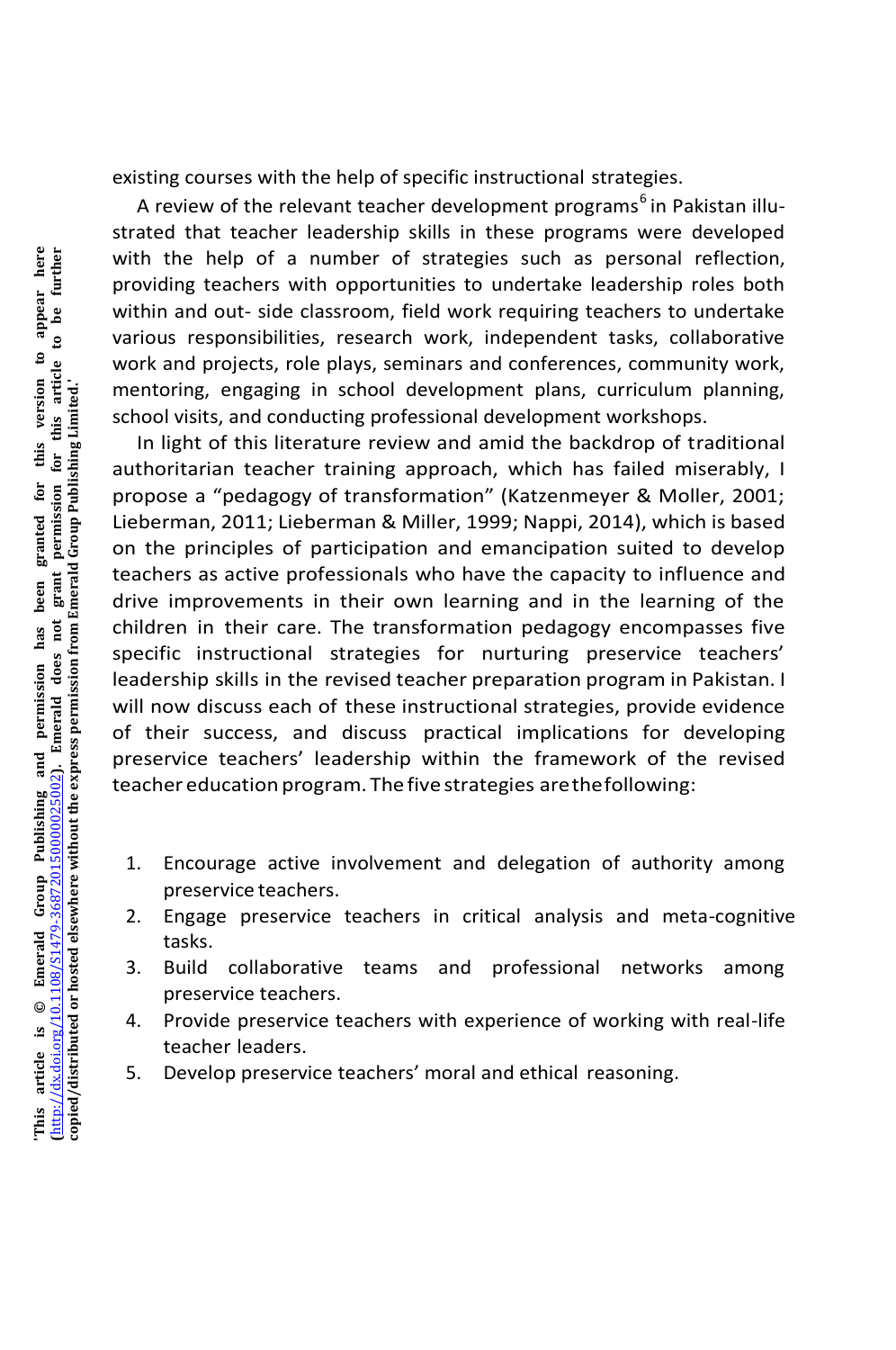#### ENCOURAGE ACTIVE INVOLVEMENT AND DELEGATION OF AUTHORITY AMONG PRESERVICE TEACHERS

For preservice teachers to emerge as leaders, they need to feel involved and in authority. Research conducted in public schools in Pakistan (Rizvi, 2003; Rizvi & Elliott, 2007) has illustrated that classroom teacher leadership was enhanced when teachers were provided with opportunities to be involved in the school improvement plans and decision making, as well as in the planning of trainings and workshops.

Teacher leadership was also enhanced when teachers had the authority to choose their teaching methods and to be in control of their classroom affairs (Rizvi, 2003). The research also illustrated that when teachers were entrusted with responsibilities to represent their school's developmental activities in different forums, such as being the subject coordinator or the project in-charge they emerged as school leaders. Teacher leadership was extended beyond the four walls of the classrooms.

The effectiveness with which teacher leaders perform their leadership roles depends on such factors as level of discretion, control over work, ability to mobilize resources, and inclusion in school decisions (Apple, 1992; Cooper & Conley, 1991). If teachers are controlled as "factory workers," then it matters little what kind of preparation they have, what kind of preparation is available to them, or what credentials they hold. Analogously, if physicians were placed in large public bureaucracies and stripped of the authority to make decisions, the argument that "doctors are professionals" would mean little (Cooper & Conley, 1991, p. 7).

The argument and the research evidence provided here is mainly from school settings, but it offers important lessons for faculty of the preser- vice teacher education programs. Teachers in the preservice programs need to feel that they are in control of their own learning, and that their ideas have helped a new modified unit or scheme of studies to emerge. Preservice teachers need to be engaged in processes such as review of the preprepared unit/lesson plans, designing their own tasks, course eva- luation and teaching faculty evaluation, membership in various important committees of the teacher education institutions, etc. Teachers also need to be provided greater flexibility and choice in designing their school based internships and in the selection of how their learning is assessed.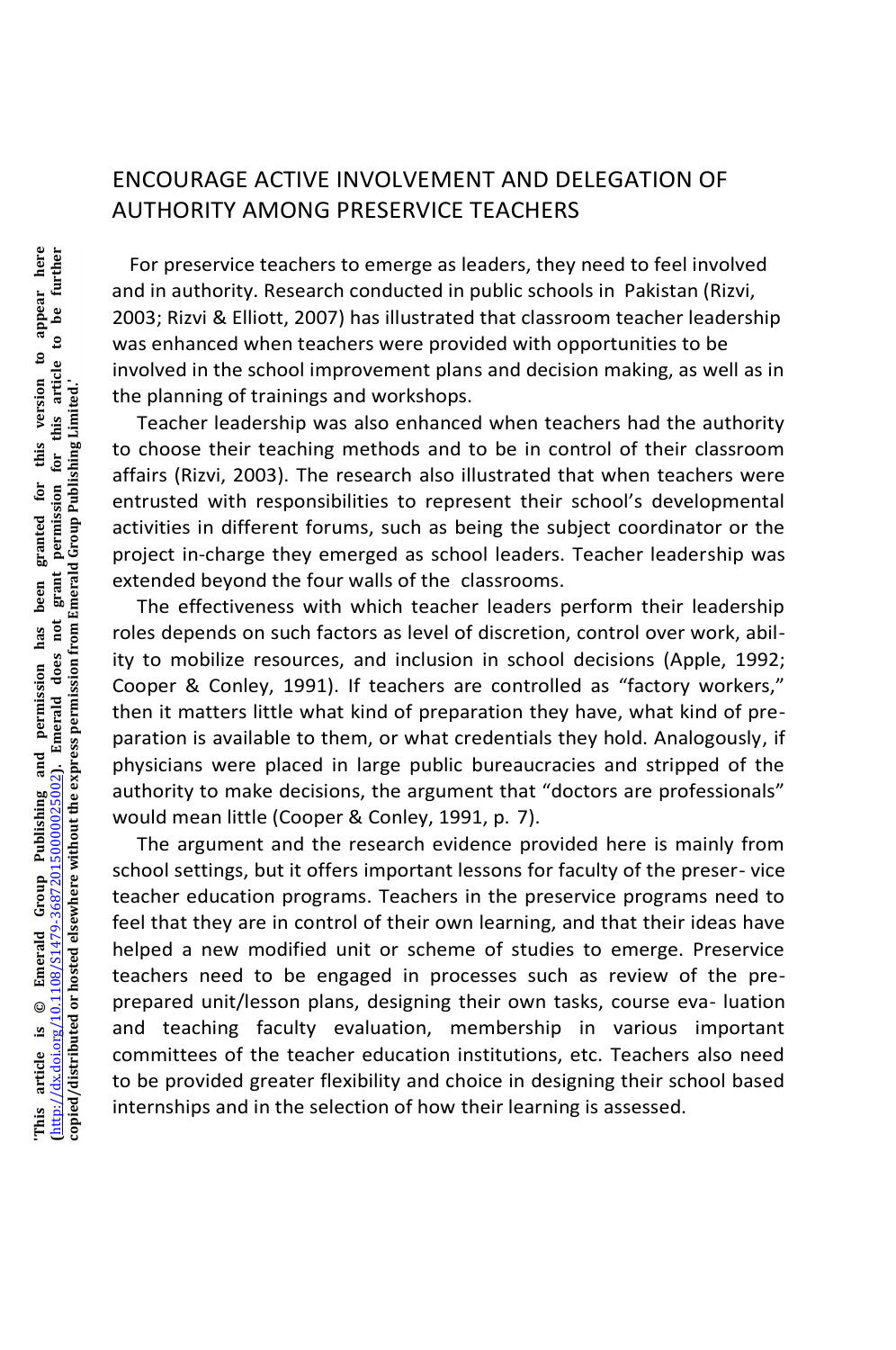#### ENGAGE PRESERVICE TEACHERS IN CRITICAL ANALYSIS AND META-COGNITIVE TASKS

Teachers in Pakistani schools generally teach in ways that they were themselves taught. In this form of pedagogy, teachers do not have opportunities to question their own beliefs and understandings about the various educational issues. According to Siddiqui (2010) one of the key stumbling block in the way of change is a visible gap between teachers' professed ideas and their actual practice. Teacher preparation programs need to provide opportunities to teachers to critically reflect upon the knowledge, skills, and strategies that they are exposed to during the training and not use them because the experts say so.

There are some success stories (Ali, 2013; Khamis & Jawed, 2006; Safida, 2006) from the teacher leader school development projects in Pakistan. An analysis of the teacher leaders in the stories had one thing in common. They were all reflective practitioners (Schon, 1983) who viewed their schools' practices critically and strived for improvement. The teachers attributed their skills in reflection and analysis to the in-service teacher training they had received from different institutions in Pakistan. For example, in one of the stories, a teacher reported how a teacher training program provided her with various opportunities to extend her learning beyond the immediate course requirement, in preparation for new leader- ship role:

So I focused my learning not only on things I felt were relevant for 9th and 10th, the classes I was teaching, but on everyone's problems. So, I would think of various alternative solutions to their problems. Now when I am guiding my teachers, suggesting an activity or giving comment on their lesson plan, I find it easy. (Adapted from an interview reported in Shamim, 2006, p. 618)

In another example (Ali, 2013), specific instructional strategies in an inservice training program aimed at developing institutional capacitybuilding through development of teacher leadership. Twenty teachers were developed as lead teachers, who were responsible for leading the work of school improvement as internal change agents. The specific instructional strategies that the lead teachers were exposed to included dealing with problems in action research, maintaining a reflective diary, and field based component which helped lead teachers relate their learning to school realities and reflect on emerging issues. The program helped teacher leaders in developing a critical lens to look at the perceptions, beliefs, educational practices, and socio-cultural norms.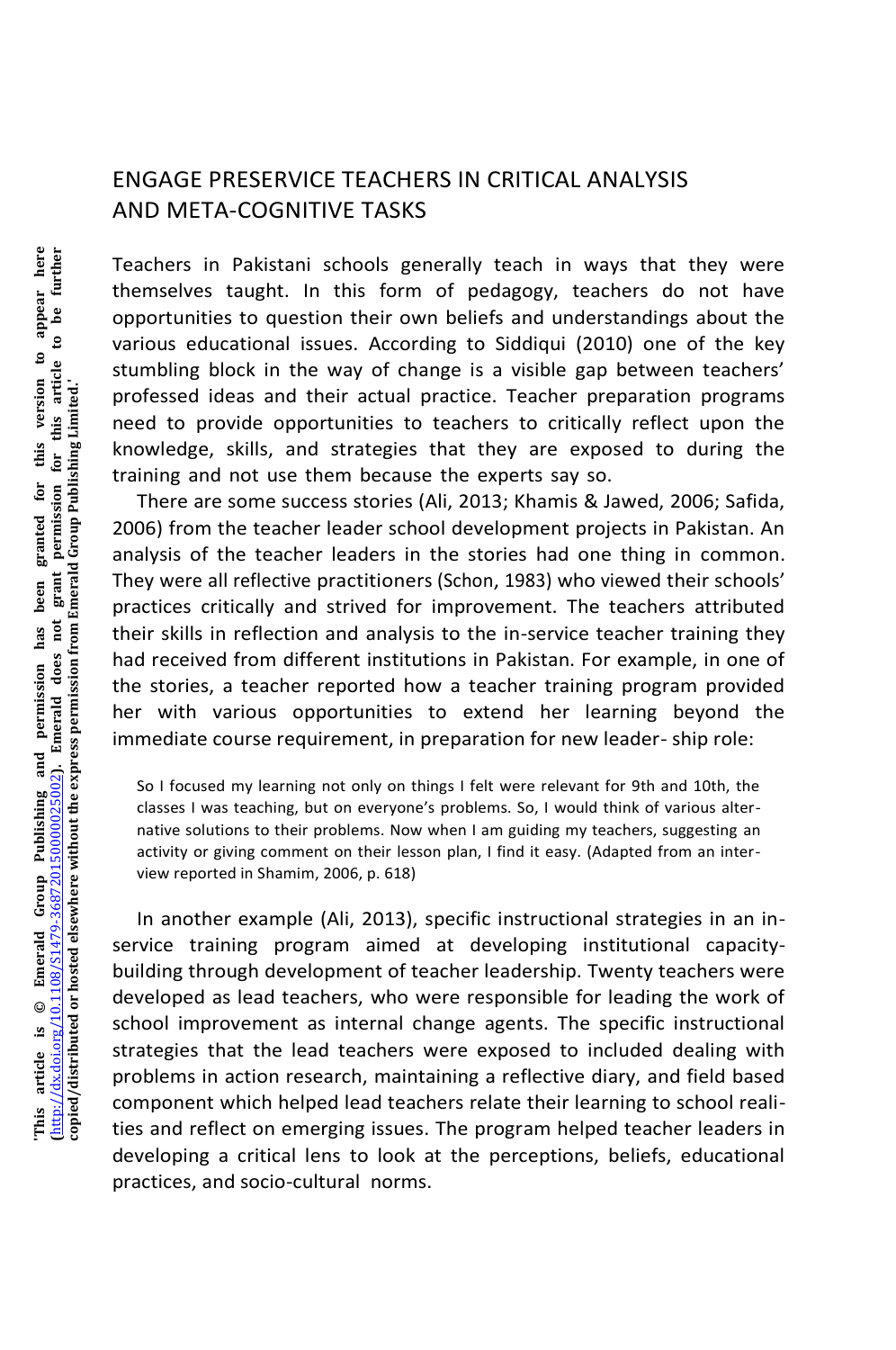The teaching and learning approaches outlined in the revised BEd (Hons.) and ADE curriculum include opportunities for teachers to reflect on their practices and experiences. If executed with care and commitment such opportunities should be able to help teachers critically analyze the various educational issues and develop deeper understanding about them.

#### BUILDING COLLABORATIVE TEAMS AND PROFESSIONAL NETWORKS AMONG PRESERVICE TEACHERS

Research (Rizvi, 2003; Rizvi & Elliott, 2005, 2007) has shown that for teachers to emerge as successful leaders who can build network linkages and collaborative teams, they need to be taught the skills of working together and also need to be provided with opportunities to collaborate. Teachers from schools, which have emerged as models of collaborative learning communities, have reported that educational reformers helped to develop collaborative culture in their schools by teaching them the relevant skills, modeling the skills and then providing them opportunities to model the skills.

They taught us the ways of conducting a meeting, the ways of planning a lesson together, the ways of doing yearly planning together. During our trainings, we used to be divided in groups and we used to do different activities in groups so that we could learn to work together. (Rizvi, 2003)

The teachers from the same school also recounted that working together during the training sessions provided them with the support and made learning easy for them. Furthermore, it provided teachers with the opportunities to meet with new people and to learn from them. This further enhanced their confidence and improved their teaching practices.

In a study of the impact of teacher collegiality on teacher professional commitment in the public secondary schools in Pakistan, Shah and Abualrob (2012) found that teacher collegiality positively influenced teacher professional commitment, which is an essential leadership characteristic. High team spirit and group involvement motivated teachers to remain committed to their respective schools and to the teaching profession.

The collaborative cultures that Pakistani schools require need to be first developed at the preservice teacher education institutions. This can be achieved by encouraging preservice teachers to work in groups during the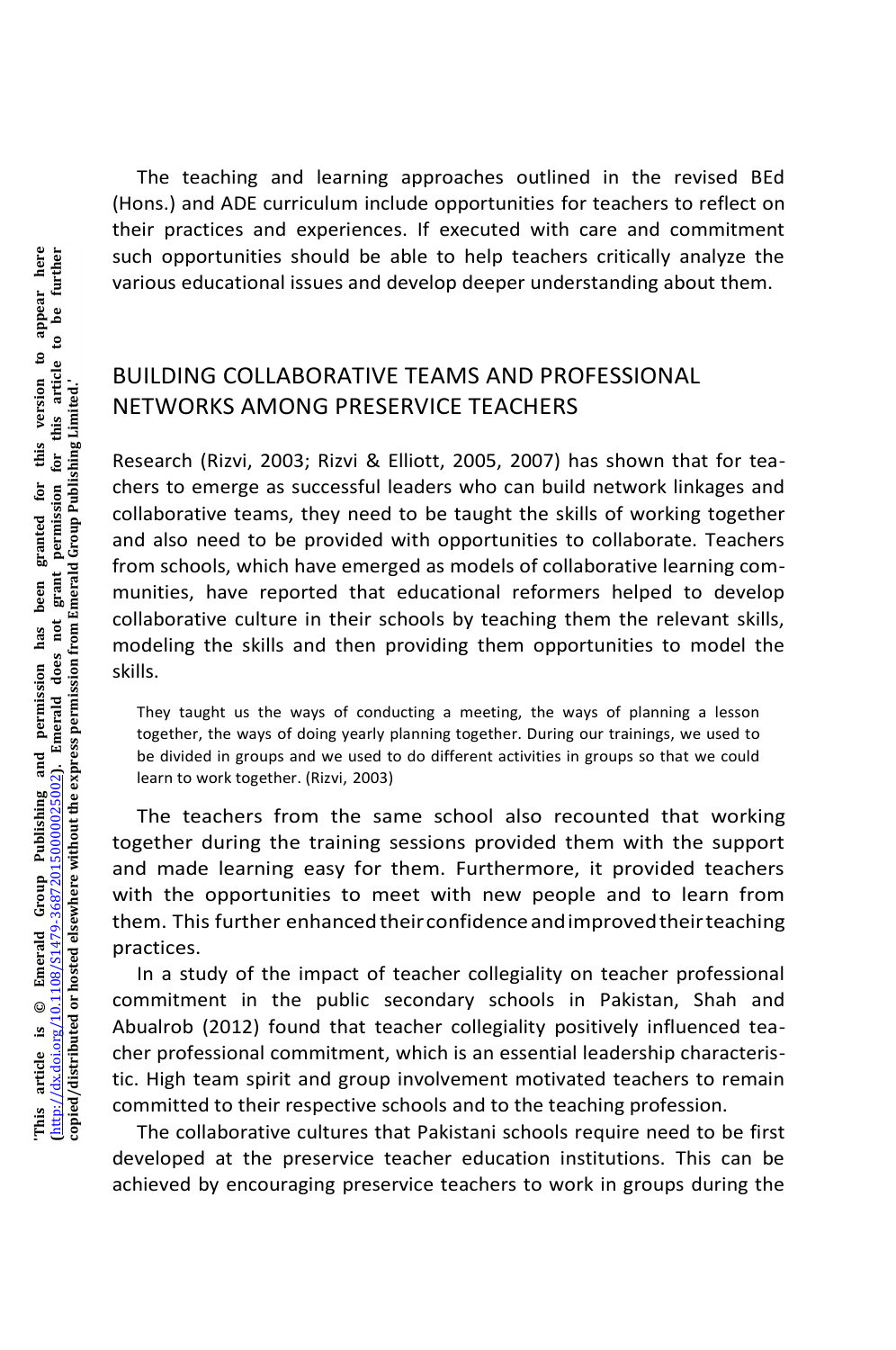training sessions and also to present their work in groups, to hold group discussions with their colleagues, to share their problems and difficulties so that together they can work toward solving them, and to exchange lessons and teaching resources among themselves.

Preservice teacher education institutions need to play an active role in cultivating partnerships with schools, in finding like-minded professionals who could provide each other with emotional support and encouragement and learn to be more confident, in providing opportunities to engage with professionals holding diverse opinions so that teachers learn from the diversity of opinions and improve their professional knowledge and expertise.

## PROVIDE PRESERVICE TEACHERS WITH EXPERIENCEOFWORKINGWITHREAL-LIFE TEACHER LEADERS

Based on Vygotsky's (1962) philosophy of the "more knowledgeable other," this pedagogy connected teachers with some other more experienced teacher leaders who acted as their mentors. Faculty at the teacher education institutions need to think of creative ways of providing preservice teachers with rich experience of working with real-life teacher leaders.

Recent research (Rizvi & Nagy, 2010) was conducted to study the effect of a mentoring program on classroom teaching practices in Pakistan. The findings reported elsewhere have illustrated that the teachers who had received training from the mentors under the mentoring program were observed performing complex and challenging teaching tasks. Their classrooms comprise children who were confident and who interacted with each other regarding both academic and non-academic matters. There is a strong likelihood that the public school teachers who mostly worked under the top-down centralized system, found the friendly horizontal mentormentee channels of communication more conducive for deep learning. Among other factors, the success of the mentoring program can be attributed to the careful selection and development of mentor-mentee relationships. The mentors were selected from among senior and experienced primary and elementary school teachers. The mentors and mentees were selected from the same context. They shared the same culture, spoke the same language, and had similar contextual knowledge. The mentors conducted periodic training for mentees, observed mentees classes and pro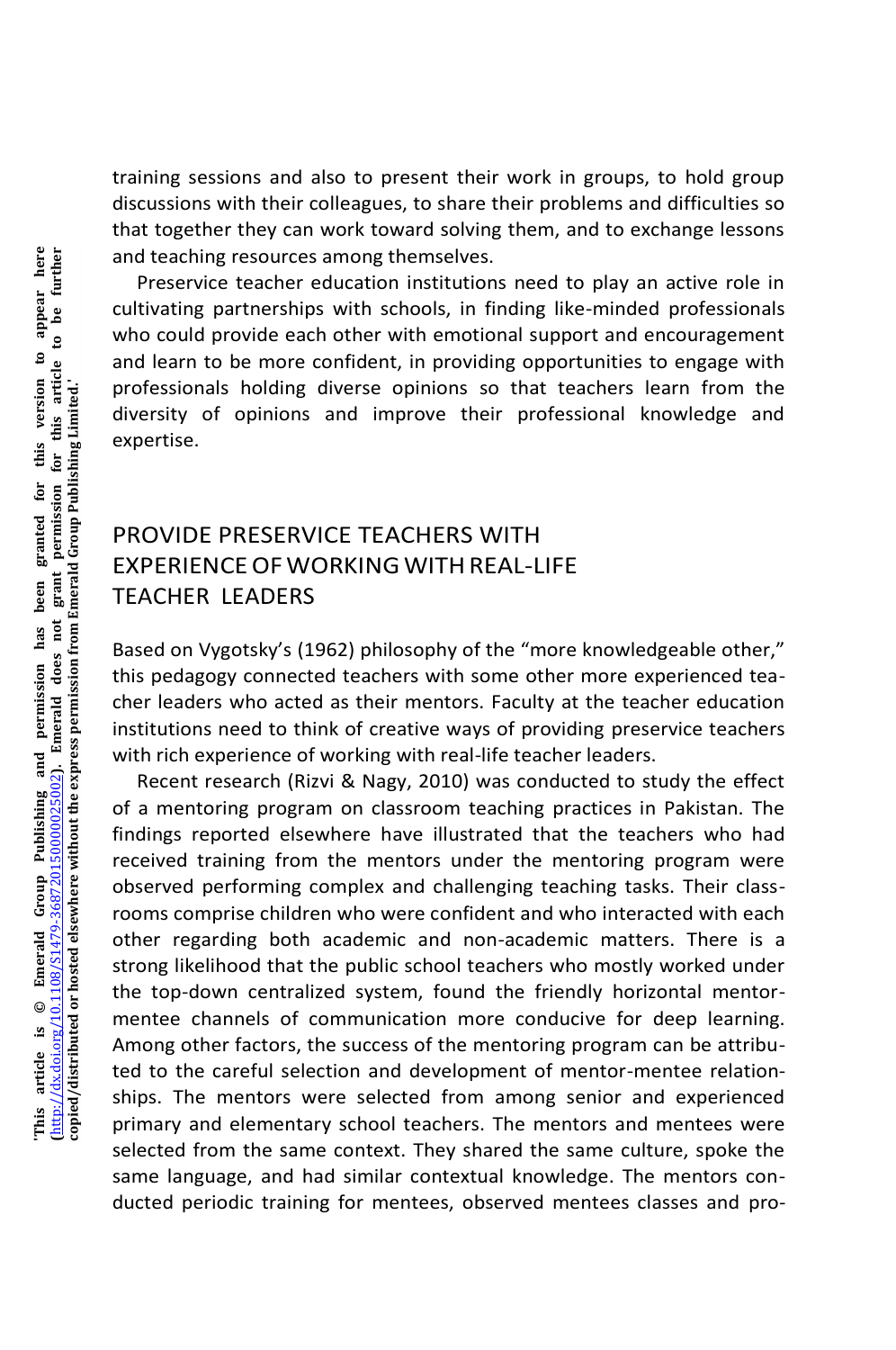vided feedback on regular basis.

The aforementioned research directs teacher educators' attention to a number of carefully guided procedures for providing preservice teachers with experiences of working with real-life teacher leaders or mentors. One, teacher leaders or mentors need to be carefully selected so that there is good compatibility between prospective teachers and teacher leaders. Two, teacher leaders should be able to commit time for overseeing teachers' work and providing regular feedback. Three, teachers and teacher leaders must ideally be from the same interest and specialization areas. The effectiveness of teacher-teacher leaders' relationships will depend on how the relationships are developed and how they are cultivated.

#### DEVELOP PRESERVICE TEACHERS' MORAL AND ETHICAL REASONING

The instructional strategy of moral and ethical reasoning encompasses the other four strategies. Whether teachers continue to collaborate and network; reflect and analyze practices for improvement; execute school improvement plans with commitment will also depend on the extent to which they understand and appreciate their own ethical and moral responsibilities in the execution of these tasks.

Pakistani schools, which have withstood the test of time, have emerged as successful model schools and have been led by principals and teachers who have demonstrated highest level of moral commitment and ethical standards. For example, in a public school in Karachi, the school principal was able to inspire teachers to face difficulties confidently in their schools by modeling hard work, ethical standards, and commitment toward her responsibilities. As this teacher reported:

When we had joined this school, the school's environment was extremely bad and we did not feel like coming to the school. Our Head encouraged us a lot at that time. She used to say to us, "Don't be scared. You have to stay here. God willing, there will be a day when this school will be a very good school." Listening to our Head, we gained courage and confidence. We used to say that if our Head could come so far and courageously work, so could we. (Rizvi, 2003)

Teachers also began to see teaching as a moral responsibility. As one teacher pointed out: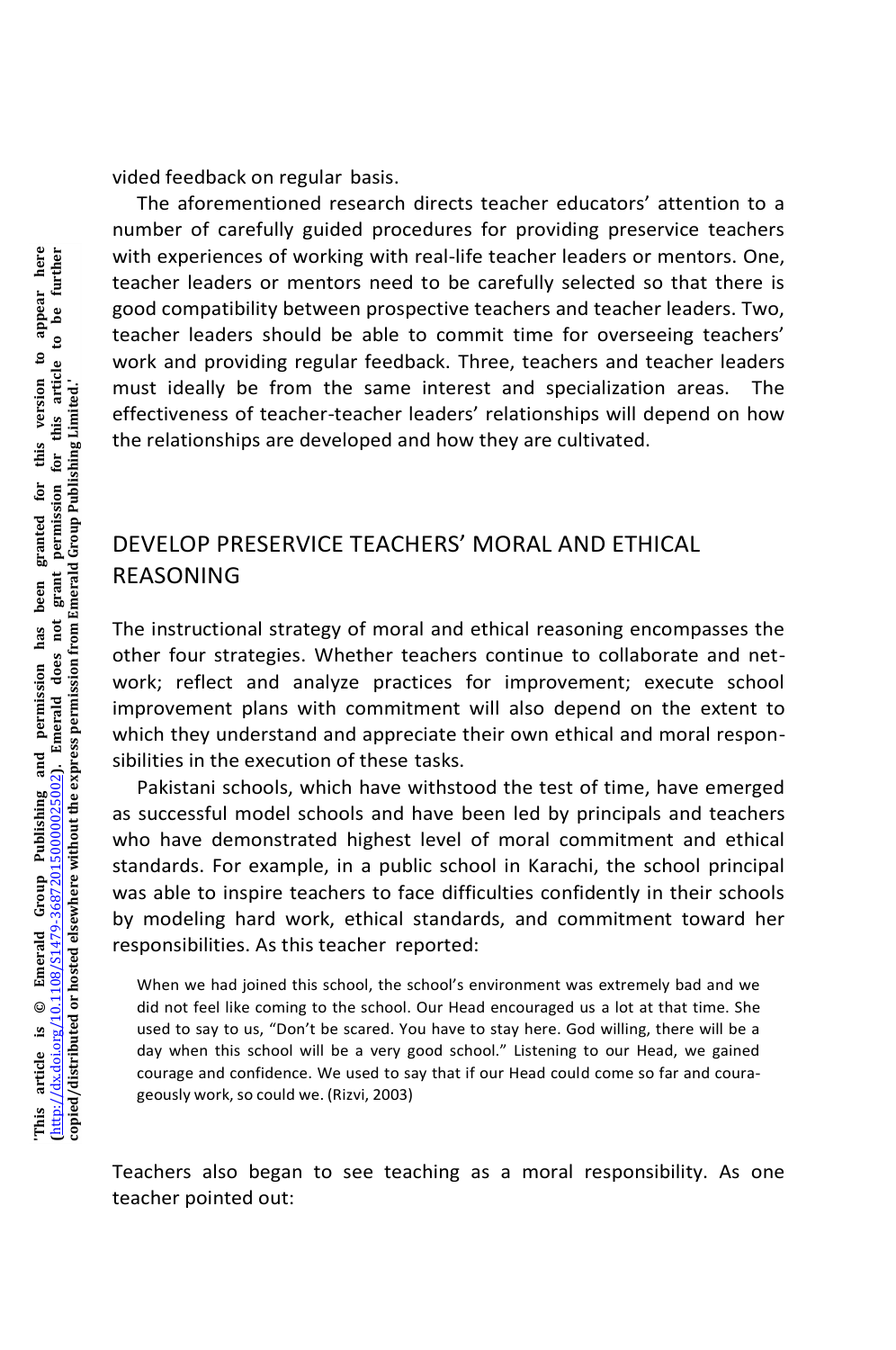We realized that it was our responsibility to help children improve from the beginning. In the beginning, children did not have uniform or shoes, so we used to ask them to buy shoes and uniform and we also helped them in any way we could.

It is quite clear from the already mentioned example that deep and sustained change efforts at the school level would require teacher leaders who are morally committed toward their tasks and feel ethically responsible for the well-being of the students who have been put under their care. These examples have implications for the preservice teacher education to develop preservice teachers' ethical and moral reasoning. Zia (2007) emphasizes that the college and university years are the most important ones in which students may evaluate, form and change their attitudes, values, and opinions. She adds that the values to be inculcated in teachers need to be juxtaposed and viewed from many perspectives: the global world, contextual societal/cultural norms, religious teachings, national educational aims, student needs, and future needs. This means that the translation of National Professional Standards for teachers in Pakistan (MoE/GoP, 2009) would require careful organization of learning avenues to discourage blind indoctrination of preservice teachers by instilling a naive sense of right and wrong, but inculcates in teachers the habitual ability to critically examine moral and ethical dilemma.

A review of the revised BEd (Hons.) and ADE curriculum illustrates that there are spaces to organize such learning avenues for teachers. For example, most of the courses provide prospective teachers with spaces to reflect on their teaching practices and classroom interactions. If used constructively, these spaces can provide ideal grounds for revisiting mental blocks, questioning biases, deep thinking, and understanding principled way of working. Similarly, research projects and teaching practicum are avenues for teachers to practice moral standards and ethical principles. Teaching faculty of the teacher education colleges can play an enormously important role in discussing educational issues, and providing teachers with forums to critically review and openly share their ideas.

#### **CONCLUSION**

The world is changing fast and education systems, even in the best-run countries, find it difficult to rise to the ever-greater demands placed upon them. Ambition therefore is the order of the day everywhere. How much more so, then, in a country such as Pakistan where the education system has been underperforming disastrously for dec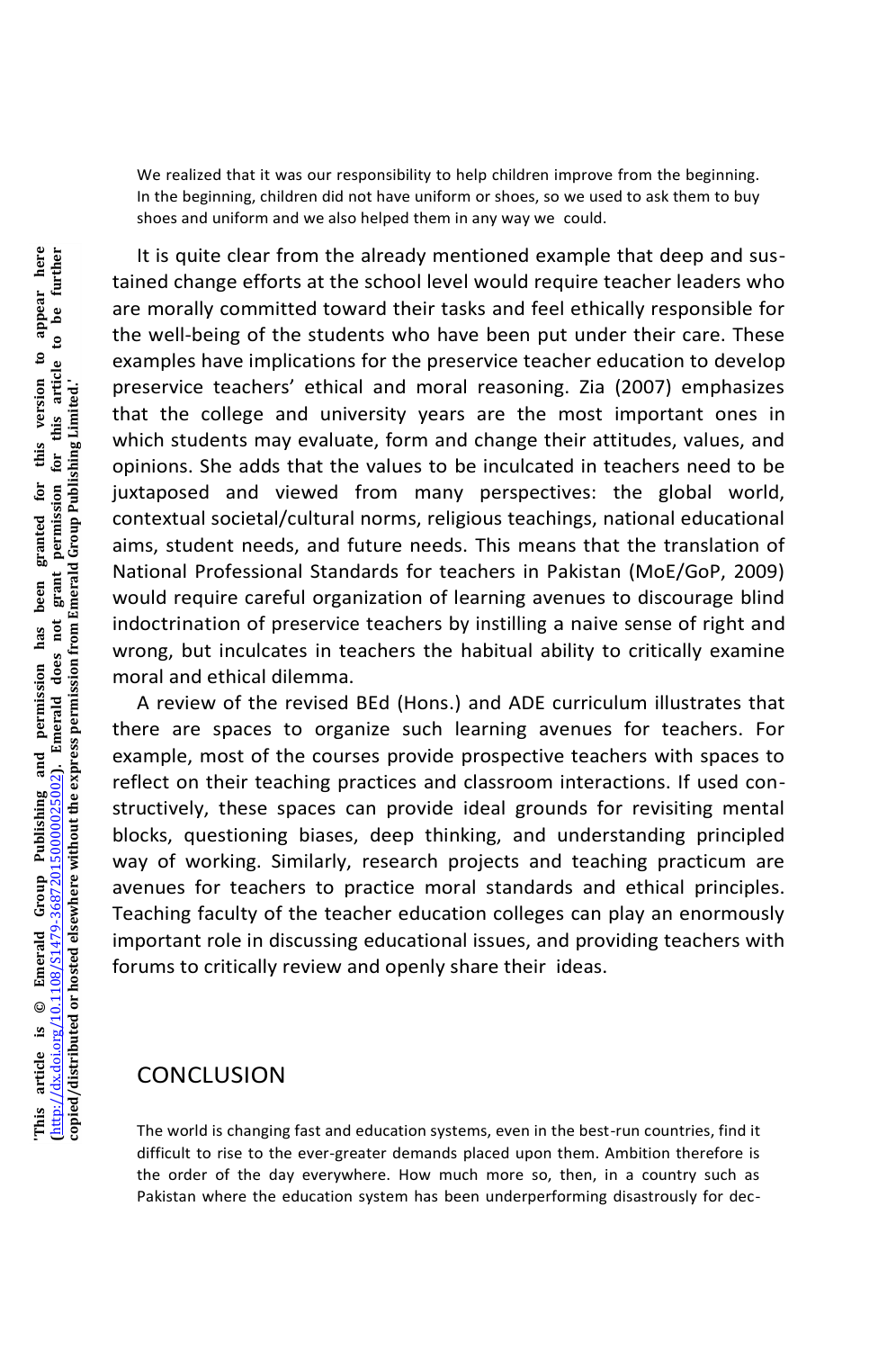ades. Moreover, to engage people in the difficult and demanding tasks of change in a moribund system where many of those involved have given up hope requires a bold, ambitious vision. (Barber, 2013, p. 67)

Preparing teachers as leaders is one such ambitious vision, which requires immediate execution. Transforming life in Pakistani schools is no easy task, and will require teachers who are able to exercise their personal agency to influence political and structural barriers in order to improve schools. What this signifies is that social or institutional transformation is impossible to achieve without teacher transformation happening beforehand.

One may benefit from findings of the various research studies, reported here and elsewhere, which signify that when teachers are regarded as professionals who are capable of generating change and making change hap- pen, the school improvement returns are enormous and deep. Pakistan's history abounds in mandated reform initiatives to urgent teacher education issues (Riaz, 2008) which have brought about superficial changes and have left teachers skeptical of the government's intentions (Rizvi & Elliott, 2007). Fullan (2005) advises that centrally driven mandated reforms may be the necessary first start in particular situations, but they are not sustainable. Writers such as Day, Harris, Hadfield, Tolley, and Breseford (2000), Harris, Day, and Hadfield (2003) and Lambert (1998) have called for an examination of non-traditional perspectives on leadership. Their work advocates the centrality of teachers in the leadership endeavor and highlights the importance of teachers' perspectivesonschoolleadership.

The five specific instructional strategies, presented in this chapter, represent purposefully designed steps which can enable preservice teachers to undergo personal transformation and emerge as leaders who have the skills and the capacity to transform life in their schools for sustainable change. This is depicted in Fig. 1.

Fig. 1 proposes a certain order of execution for each of the five instructional strategies. Developing moral and ethical reasoning among preservice teachers has been proposed as a strategy which encompasses all other strategies. Teachers may be involved in ethical and moral reasoning tasks very early on their training years.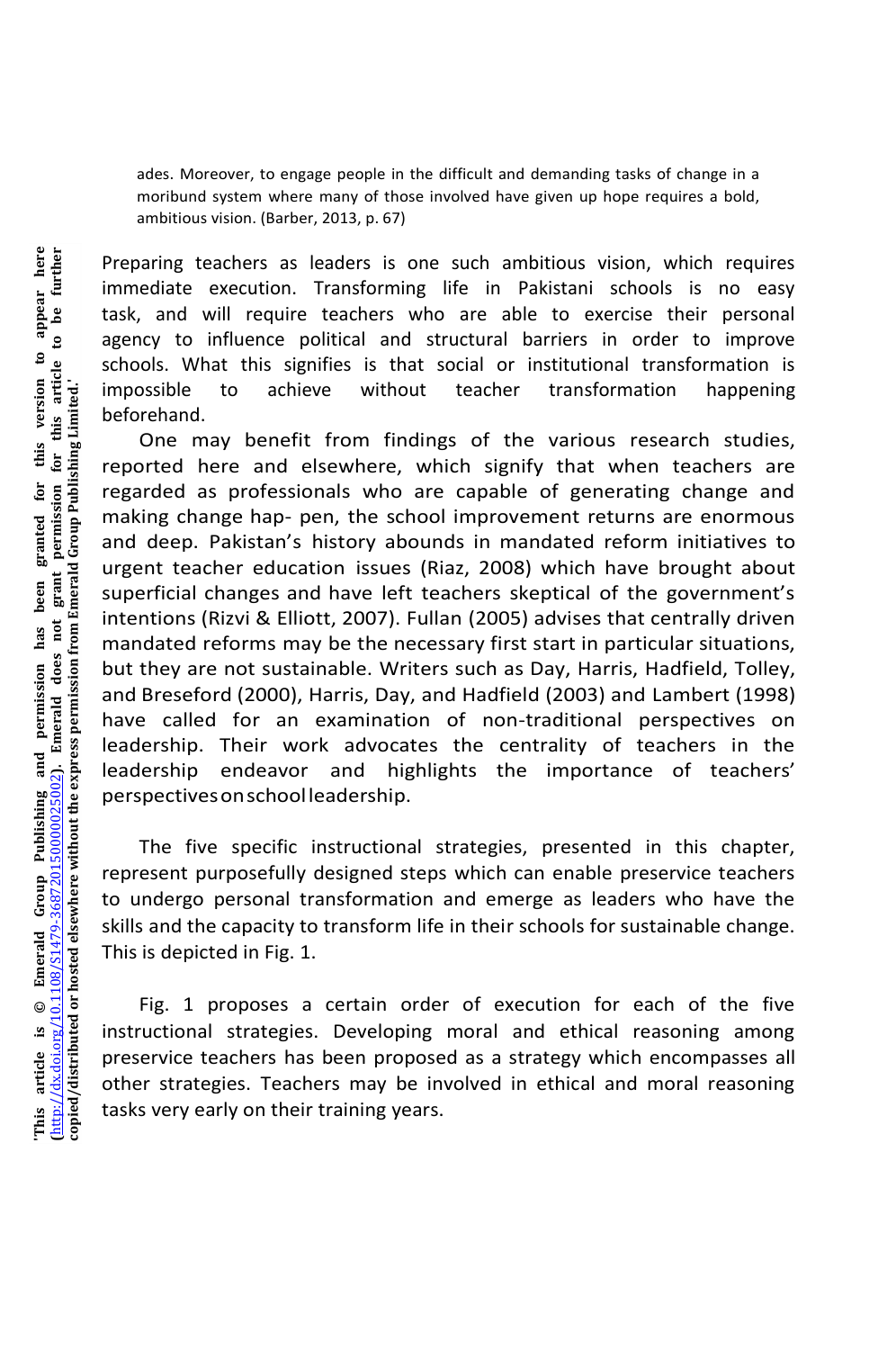

*Fig. 1.* Framework of Preparing Preservice Teachers as Leaders.

However, the framework proposes, that it will gain a deeper understanding as they move through the various develop- mental stages during their education.

Active involvement and delegation of authority lay the foundation of developing teachers as leaders. As the teachers engage in critical analysis and meta-cognitive tasks, they begin to view the different leadership tasks and their engagement in these tasks more critically. Development of moral and ethical reasoning combined with critical analysis prepares teachers to gain a deeper understanding about their profession and the importance of ethical execution of their role as teacher leaders.

Personal realizations regarding their roles as leaders are further strengthened and shaped when teachers are given opportunities to work collaboratively with others and build professional networks. The development of ethical and moral reasoning which began with the foundational stage by now assumes a broad base in teachers' lives. Ideally, teachers should be able to use it as a filter to shape and re-shape their beliefs when finally they are provided with the opportunities to work with successful real-life leaders in real-life situations.

The proposed framework of developing preservice teachers as leaders who are capable of transforming life in schools has emerged from my analysis of relevant research conducted in a developing world context of Pakistan. Its practical and contextual relevance can be extended to other similar contexts. Nevertheless, enactment will require judicious professional judgment.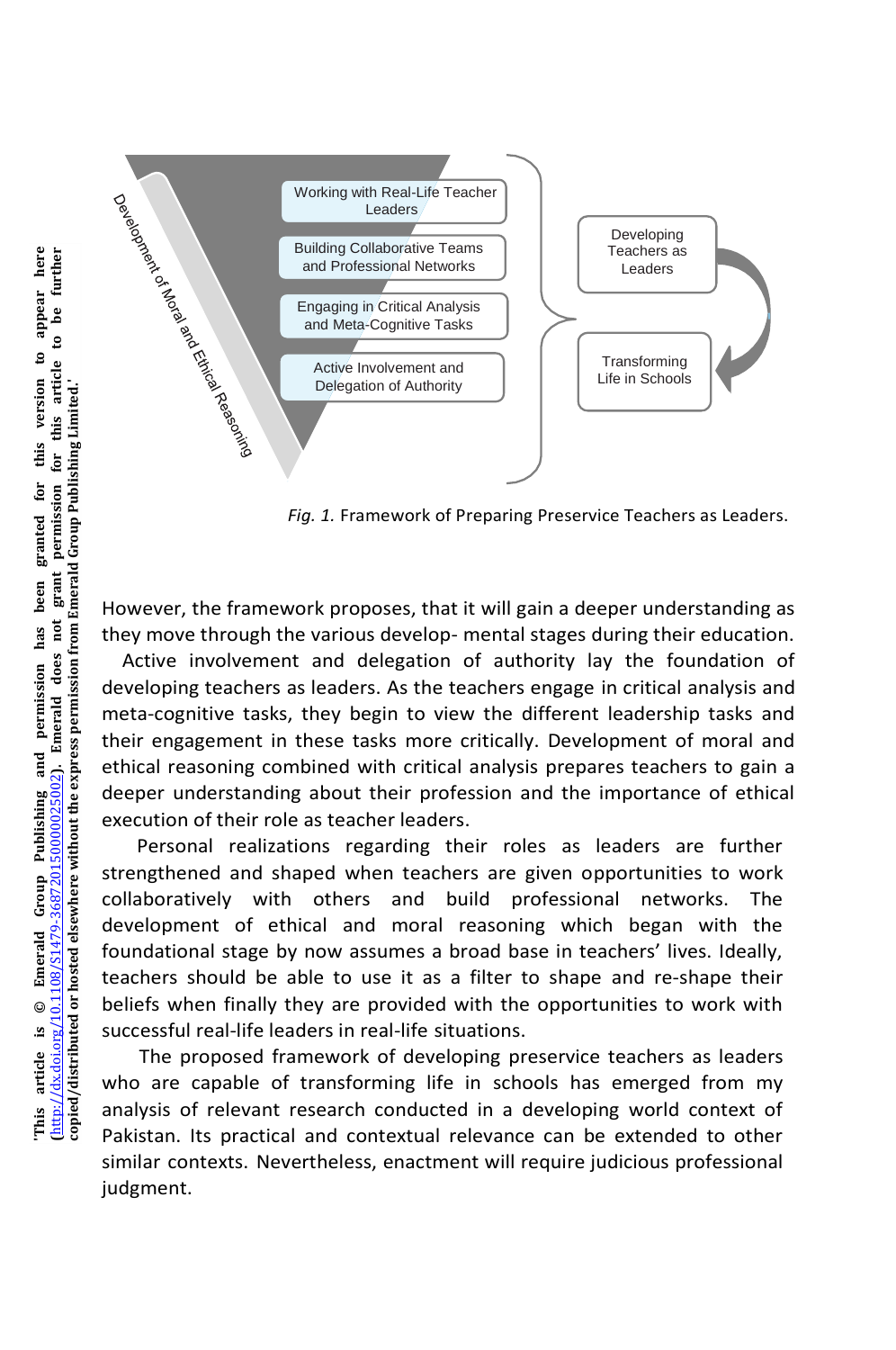My professional judgment has guided me to employ the five strategies either individually or in various combinations during my career as a teacher. I also have been involved in the teaching of "School Improvement" and "Educational Change" courses to teachers and teacher educators at the graduate level. The key objectives of the courses are to help teachers under- stand and examine their roles as agents of change in school improvement and to effectively lead school improvement initiatives. Whether I am encouraging teachers to work collaboratively or engaging them in critical analysis or meta-cognitive tasks, a common thread running through the various strategies that I use is to help teachers recognize and appreciate their powers as morally committed and ethical professionals.

My research, reported earlier, on the impact of various reform initiatives to improve public schools in Pakistan has illustrated that the strategy of mentoring or working with real-life teacher leaders works quite effectively in developing leadership skills among teachers. The concept of teacher leaders in the private school systems in Pakistan differ from school to school, but it has been largely observed, particularly in large school networks, that these schools are managed by delegating authorities among the teachers and by involving them in various school-related matters. In relatively small school setups teachers tend to work by building collaborative networks. Whether teacher leaders work collaboratively or fulfill some delegated responsibilities, they must engage in some form of meta-cognitive or critical analysis tasks for the successful completion of their work. Research (Riaz, 2008; Rizvi, 2008, 2003) has illustrated that schools where reforms have sustained had one thing in common — they had committed and passionate teachers and principals who considered it their ethical and moral responsibility to help students learn and achieve.

In combining the strands to create a framework for preparing teachers as leaders, it becomes clear that the process of developing teachers as leaders needs to be viewed as a collective whole, involving all five instructional strategies. Nevertheless, a constructive message emerges, which I strongly recommend for educators and professionals who are interested in enacting this framework in their contexts. I am pointing to the developmental nature of the framework. It is quite possible to begin from any instructional strategy provided that the stage is set for it. It is also quite possible to shape the instructional strategy in a manner which is more akin to the particular con- text. On one hand, in an isolated bureaucratic culture, one would benefit by involving teachers and developing collaborative cultures which can help teachers acquire a sense of belongingness and ownership. On the other hand, in collaborative cultures, there may be possibility to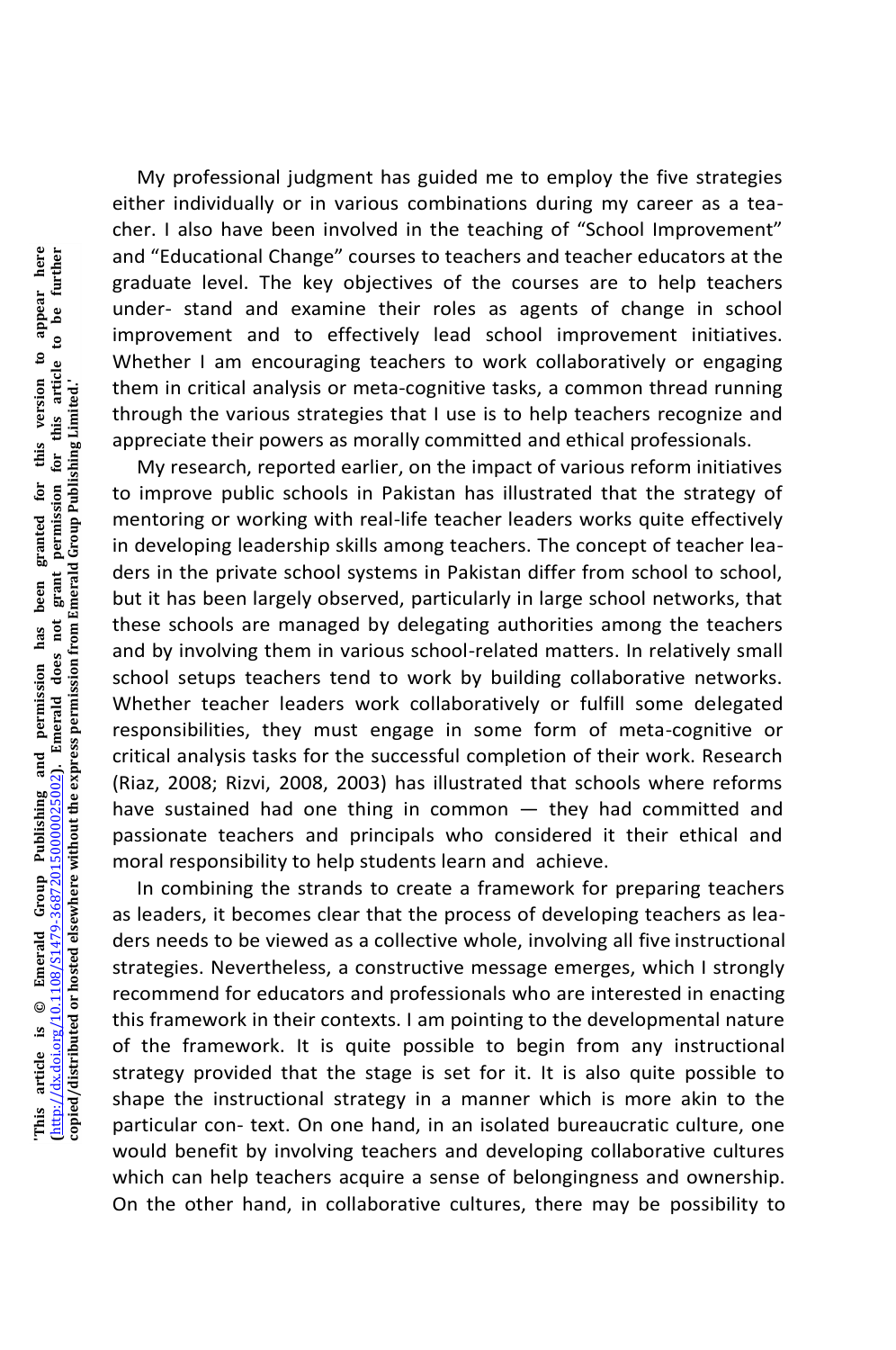develop professional networks, and gain a wider sense of moral purpose.

Whichever stage, teacher educators need to realize that unless teachers are developed as leaders who are able to "think," who they are capable of generating and sustaining educational change, and who "do" whatever is in their power to execute educational change, targets of quality education may remain unachievable (Fullan, 2001). The preparation of such teacher leaders requires a different more participatory and liberating teacher education approach, the *transformative pedagogy*, which encompasses the instructional strategies proposed in this chapter.

#### **NOTES**

1. There are three distinctive school systems in Pakistan. These are government (public) system of primary, secondary, and higher secondary schools, private school system (community, non-profit, and for-profit schools), and religious school (madrassah) system. The major problems with the quality of education in Pakistan are to be found in the public school system (ICG, 2004) that caters to three out of five school-agechildren.

2. Teachers obtained CT, PTC, BEd, and MEd qualifications after they had completed preservice training. The PTC teachers were under the law-qualified to teach primary classes (I—V). The basic requirement for admission to the PTC program was second division matriculation certificate or 10 years of schooling. The basic qualification for admission to CT program was higher secondary school certificate or 12 years of schooling. CT teachers were qualified to teach middle classes (VI $-$ VIII). The basic qualification for admission to BEd and MEd programs is 14 years of schooling. BEd and MEd teachers were qualified to teach in the secondary and higher secondary classes(IX—XII).

3. According to the 2006 census, out of the total teaching staff of 1,356,802 in Pakistan, 632,926 (46.6%) were in the private sector (MoE, AEPAM, 2008).

4. Pre-STEP was a five-year program, supporting the Ministry of Education and Higher Education Commission in a comprehensive reform effort to improve the quality of preservice teacher education programs in Pakistan. The program was funded by USAID and was implemented by the Academy for Educational Development (AED). Michigan State University (MSU), and the Educational Development Centre (EDC) partnered with AED in this program.

5. The Higher Education Commission (HEC) of Pakistan is an independent, autonomous, and constitutionally established institution of primary funding, overseeing, regulating, and accrediting the higher education efforts in Pakistan.

6. These include MEd and Advanced Diploma programs offered by higher education institutions in the private sector, Whole School Improvement Program (WSIP) offered by various organizations, USAID's Education Sector Reform Assistance Program (ESRA), UNESCO's Strengthening Teacher Education Program (STEP), USAIDS' Pre-STEP, and various individual level initiatives.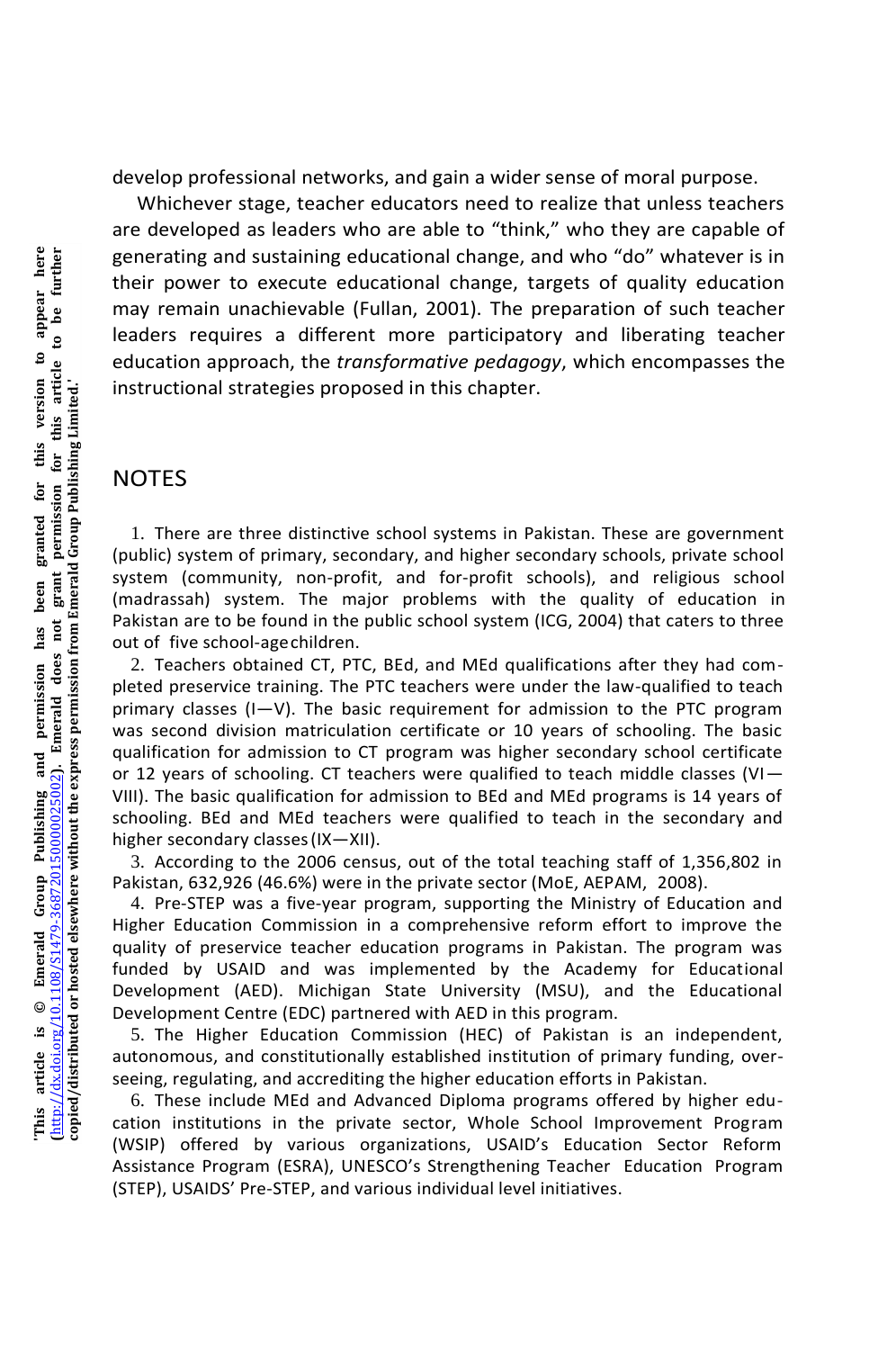#### **REFERENCES**

- Ali, T. (2013). Development of teacher leadership: A multi-faceted approach to bringing about improvements in rural elementary schools in Pakistan. *Professional Development in Education*. doi:10.1080/19415257.2013.828238. Retrieved from http://www.tandfonline. com/doi/pdf/10.1080/19415257.2013.828238
- Apple, M. W. (1992). *Teachers and texts: A political economy of class and gender relations in education*. New York, NY: Routledge.
- Barber, M. (2013). *The good news from Pakistan*. Retrieved from http://www.acasus.com/wpcontent/uploads/2014/02/R3-The-good-news-from-Pakistan-final.pdf
- Cooper, B. S., & Conley, S. C. (1991). From blame to empowerment: Critical issues in the tea- cher work environment. In S. C. Conley & B. S. Cooper (Eds.), *The school as a work environment: Implications for reform* (pp. 2—16). Boston, MA: Allyn & Bacon.
- Craig, C., & Ross, V. (2008). Cultivating the image of teachers as curriculum makers. In *The Sage handbook of curriculum and instruction* (pp. 282—305). Thousand Oaks, CA: Sage.
- Day, C., Harris, A., Hadfield, M., Tolley, H., & Breseford, J. (2000). *Leading schools in times of change*. Buckingham: Open University.
- Freire, P. (1993). *Pedagogy of the oppressed*. London: Penguin Books.

Fullan, M. (2001). *The new meaning of educational change*. New York, NY: Teachers College.

- Fullan, M. (2005). *Leadership and sustainability: System thinkers in action*. Thousand Oaks, CA: Corwin.
- Harris, A., Day, C., & Hadfield, M. (2003). Teachers' perspectives on effective school leader- ship. *Teachers and Teaching: Theory and Practice*, *9*(1), 67—77.
- Hasan Aly, J. (2007). *Education in Pakistan: A white paper revised*. Retrieved from http://planipolis.iiep.unesco.org/upload/Pakistan/Pakistan%20National%20Education%20Policy %20Review%20WhitePaper.pdf
- Hayes, L. D. (1987). *The crises of education in Pakistan*. Lahore: Vanguard Books.
- HEC (Higher Education Commission). (2012). *Curriculum of education*. Retrieved from http:// www.hec.gov.pk/InsideHEC/Divisions/AECA/CurriculumRevision/Documents/Education- 2012.pdf
- Hoodbhoy, P. (Ed.). (1998). *Education and the state: Fifty years of Pakistan*. Karachi: Oxford University.
- ICG (International Crises Group). (2004). *Pakistan: Reforming the education sector*. Retrieved from http://www.crisisgroup.org/~/media/Files/asia/south%20asia/pakistan/084\_pakistan\_reforming\_the\_education\_sector.pdf
- Katzenmeyer, M., & Moller, G. (2001). *Awakening the sleeping giant: Helping teachers develop as leaders*. Thousand Oaks, CA: Corwin.
- Khamis, A., & Jawed, S. (2006). Teacher education and school improvement: A case study from Pakistan. In I. Farah & B. Jaworski (Eds.), *Partnerships in development* (pp. 171—182). London: Symposium Books.
- Lambert, L. (1998). *Building leadership capacity in schools*. Alexandria, VA: Association for Supervision and Curriculum Development.
- Lambert, L. (2003). *Leadership capacity for lasting school improvement*. Alexandria, VA: Association for Supervision and Curriculum Development.

Lieberman, A. (2011). Can teachers really be leaders? *Kappa Delta Pi Record*, *48*(1), 16—18. Lieberman, A., & Miller, L. (1999). *Teachers* — *Transforming their world and their work*. New

- York, NY: Teachers College.
- Mahmood, N., Zahid, G. M., & Muhammad, A. (1999). *Educational development in Pakistan: Trends, issues, and policy concerns*. Islamabad: Pakistan Institute of Development Economics.
- MoE (Ministry of Education). (1959). *National education policy: Salient features*. Islamabad: GoP.
- MoE (Ministry of Education). (1998). *National education policy 1998*—*2010*. Islamabad: GoP. MoE (Ministry of Education), AEPAM (Academy of Educational Planning and
	- Management). (2008). *Pakistan education statistics 2006*—*07*. Retrieved from http:// www.aepam.edu.pk
- MoE (Ministry of Education), AEPAM (Academy of Educational Planning and Management). (2013). *Annual report: Pakistan education statistics 2011*—*12*. Retrieved from http://www.aepam.edu.pk